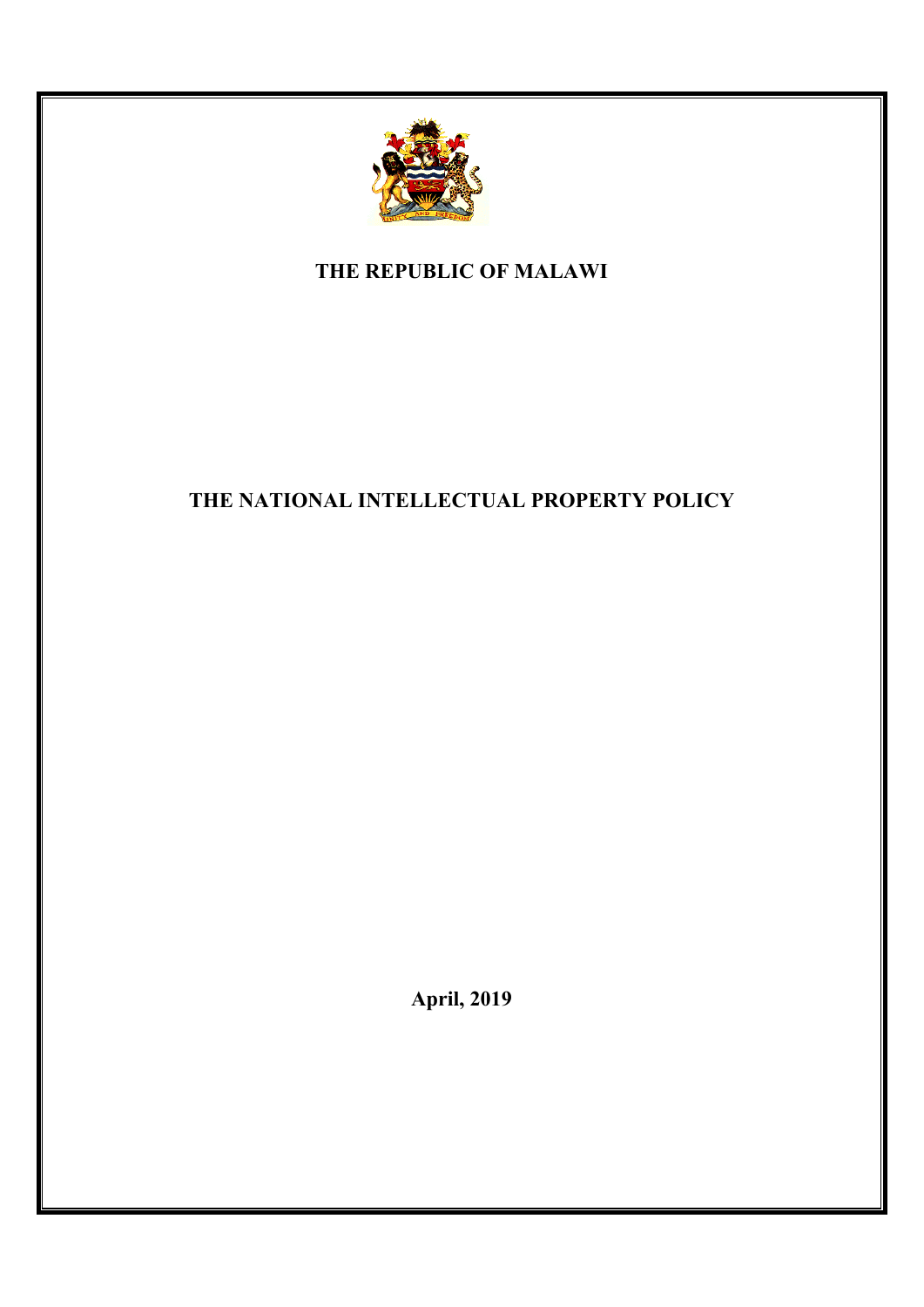| 1.0.                                                                                   |
|----------------------------------------------------------------------------------------|
| 1.1.                                                                                   |
| 1.1.1.                                                                                 |
| 1.1.2.                                                                                 |
| 1.1.3.                                                                                 |
| 1.2.                                                                                   |
| 1.3.                                                                                   |
| 1.4.                                                                                   |
|                                                                                        |
|                                                                                        |
| 2.0.                                                                                   |
| 2.1.                                                                                   |
| 2.2.                                                                                   |
| 2.3.                                                                                   |
| 3.0.                                                                                   |
| 3.1. Priority Area Number 1: Effective Institutional Framework For Modernizing         |
| 3.2.                                                                                   |
| Priority Area 3: Effective exploitation and Commercialization of IPR Assets 10<br>3.3. |
| Policy Priority Number 4: Effective and Balanced Legal Regime for IPRs 11<br>3.4.      |
| Policy Priority Area 5: IP Awareness Creation and Capacity Building 12<br>3.5.         |
| 4.0.                                                                                   |
| 4.1.                                                                                   |
| 4.1.1.                                                                                 |
| 4.1.2.                                                                                 |
| 4.1.3.                                                                                 |
|                                                                                        |

## **Table of Contents**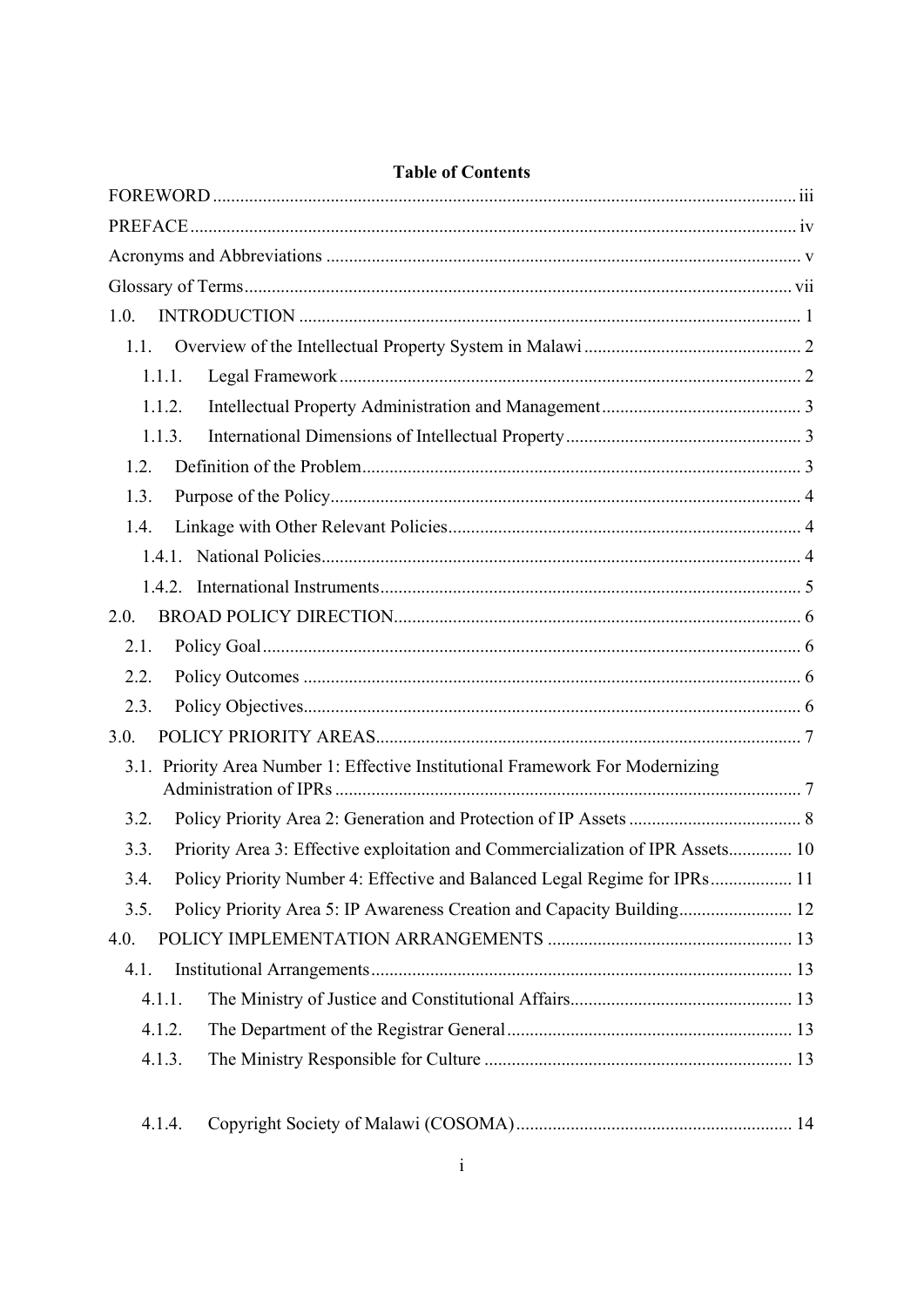| 4.1.5.  |                                                                                |  |
|---------|--------------------------------------------------------------------------------|--|
| 4.1.6.  |                                                                                |  |
| 4.1.7.  |                                                                                |  |
| 4.1.8.  | Ministry of Agriculture, Irrigation and Water Development (MoAIWD) 16          |  |
| 4.1.9.  | Department of Public Sector Reforms in Office of the President and             |  |
| 4.1.10. | Ministry of Finance, Economic Planning and Development (MoFEPD) 16             |  |
| 4.1.11. |                                                                                |  |
|         | 4.1.12. Technical, Entrepreneurial Vocational Education and Training Authority |  |
|         |                                                                                |  |
| 4.2.    |                                                                                |  |
| 4.3.    |                                                                                |  |
|         |                                                                                |  |
|         |                                                                                |  |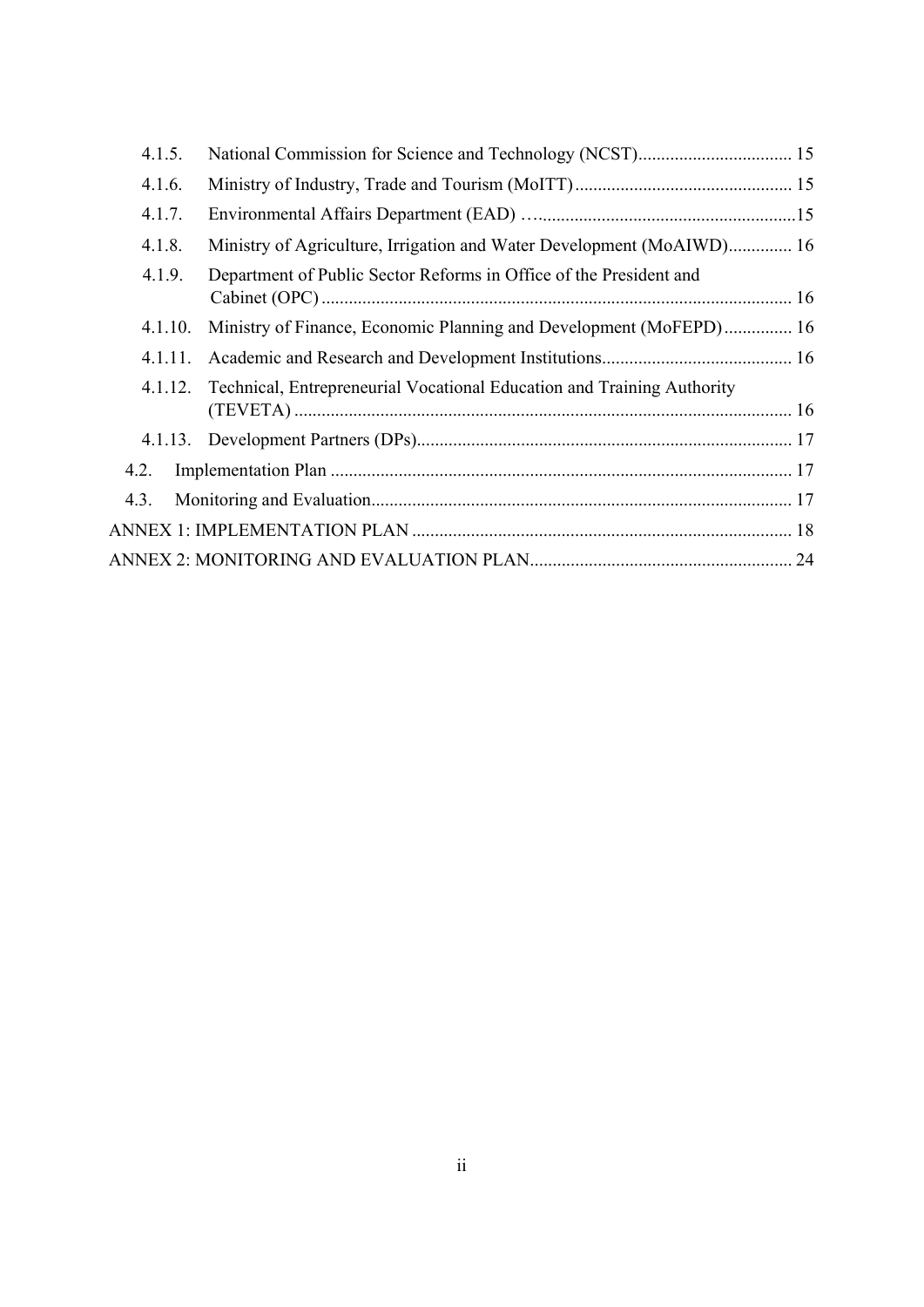#### **FOREWORD**

This Policy has been developed as a tool for creating an enabling and conducive environment for stimulating creativity and innovation that will in turn accelerate industrialization and economic growth and development.

The Intellectual Property system is instrumental in providing incentives for creativity and innovation which leads to wealth creation and technological advancement. While our country has maintained an intellectual property system since independence, however, in reality, protection of intellectual property rights has not resulted in the realization of the economic benefits associated with the intellectual property regime. This is because the intellectual property system was not underpinned by a policy framework designed to build the capacity of the nation to generate, protect and exploit intellectual property assets for economic growth.

This Policy provides a framework for creating a vibrant intellectual property ecosystem that will promote and support creativity and innovation and thereby catalyze industrialization and structural transformation of the economy for our national development. The successful implementation of this Policy is therefore critical to the realization of the vision to transform the country into a technologically driven middle income economy as well as the strategy on industrialization and structural transformation of the economy in Malawi Growth and Development Strategy III.

I therefore wish to assure the nation of Government's strong commitment to provide the necessary leadership, support and enabling environment for the successful implementation of the Policy.

**Samuel B. Tembenu, SC MINISTER OF JUSTICE AND CONSTITUTIONAL AFFAIRS**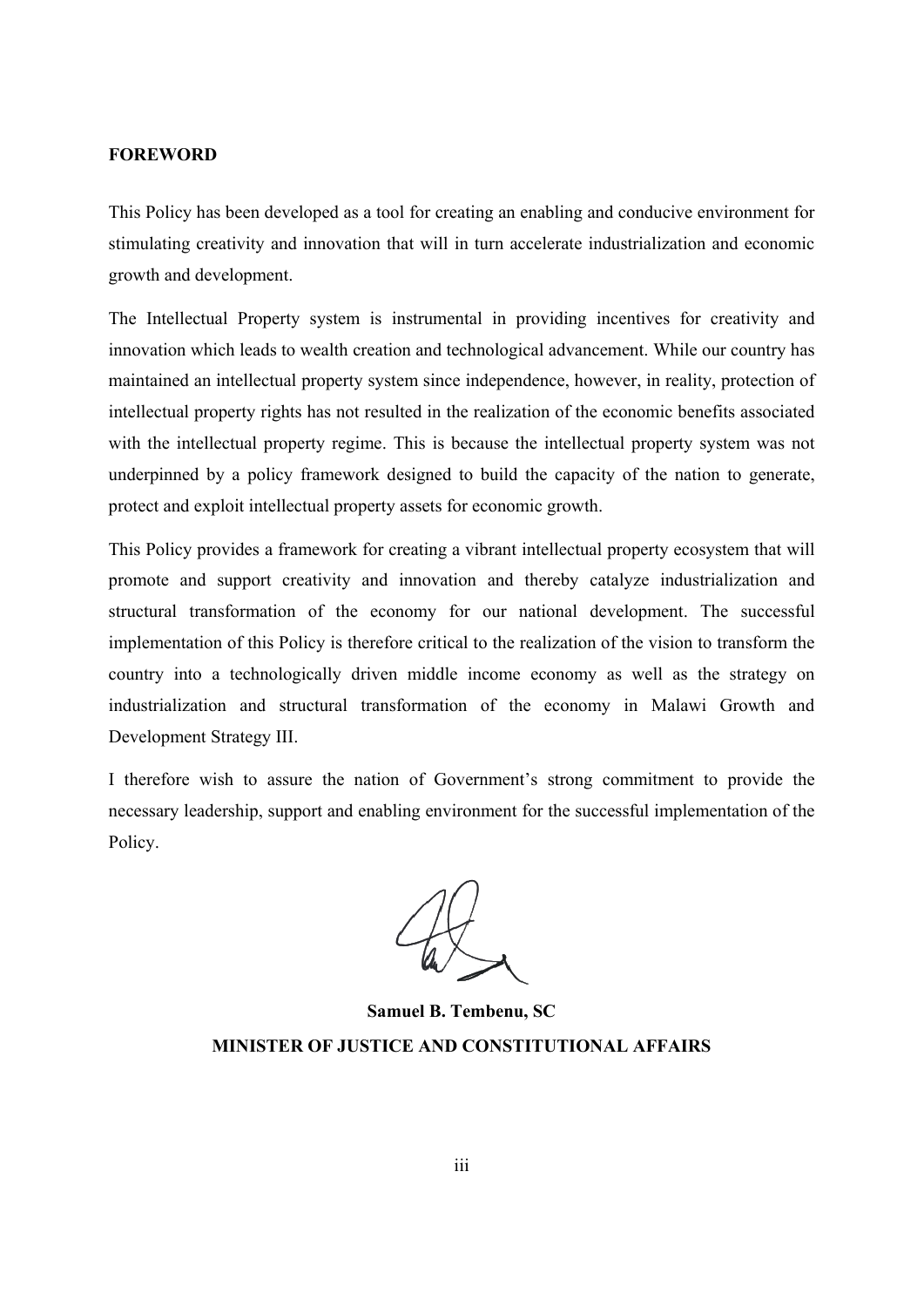## **PREFACE**

This is the first Intellectual Property Policy that our country has developed. The aim of the Policy is to provide a roadmap for using intellectual property as a tool to invigorate creativity and innovation for sustainable economic growth and development of this country. This Policy underlines the recognition by Government of the strategic role that the intellectual property system can play in fostering industrialization and the structural transformation of the economy as articulated in Malawi Growth and Development Strategy III.

Intellectual Property is crosscutting and as a result, this Policy is relevant to a number of sectors including: science and technology, industry and trade, agriculture, environment and natural resources, education and vocational training, arts and culture, as well as public health. Accordingly, the development of this Policy involved consultations with stakeholders in these sectors; and the academia, research and development institutions, Ministries, Departments and Agencies, private sector and civil society. It is therefore essential to ensure that this Policy is mainstreamed in the various sectoral goals which are relevant to the realization of the aspirations contained in this Policy.

 The successful implementation of this Policy will require multi-stakeholder coordination and collaboration across Ministries, Departments and Agencies, the academia and research and development institutions, the private sector, development partners and the public. In this regard, my Ministry will establish an inter-ministerial committee and a national working group which will be coordinated by the Department of Registrar General, in order to promote policy coherence, mainstreaming of intellectual property in sectoral policies as well as to facilitate coordination in the implementation of this Policy. I, therefore, call upon all the stake intellectual property holders to embrace this Policy and work together in order to realize the vision that this Policy encapsulates for the betterment of our country.

Detty

**Gertrude Lynn Hiwa, SC**

**SOLICITOR GENERAL AND SECRETARY FOR JUSTICE**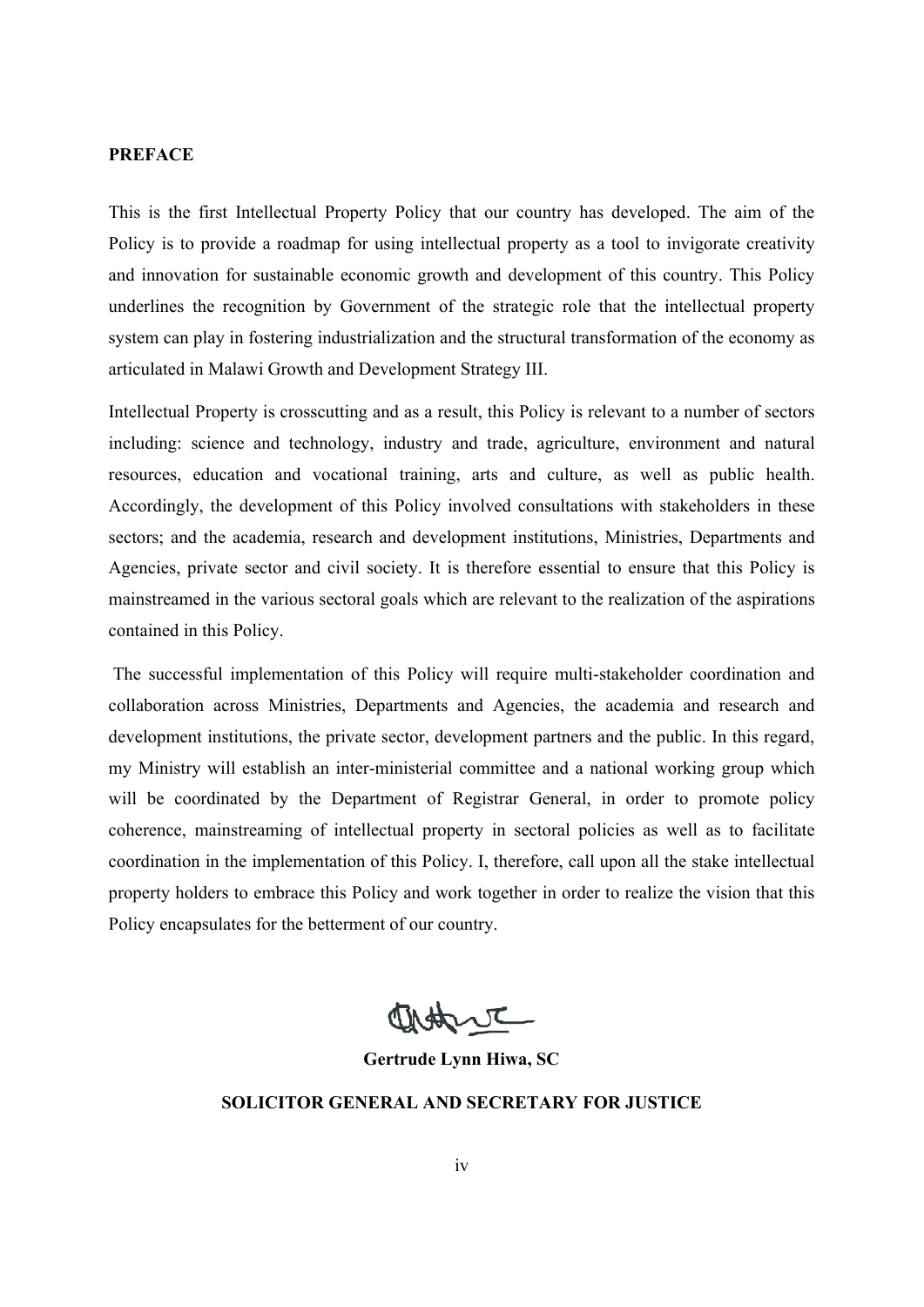# **Acronyms and Abbreviations**

| <b>ARIPO</b>   | African Regional Intellectual Property Organization                              |  |  |  |
|----------------|----------------------------------------------------------------------------------|--|--|--|
| <b>COSOMA</b>  | Copyright Society of Malawi                                                      |  |  |  |
| <b>DHRMD</b>   | Department of Human Resource Management and<br>Development                       |  |  |  |
| DPs            | <b>Development Partners</b>                                                      |  |  |  |
| <b>DRG</b>     | Department of Registrar General                                                  |  |  |  |
| EAD            | <b>Environmental Affairs Department</b>                                          |  |  |  |
| <b>FTAs</b>    | Free Trade Agreements                                                            |  |  |  |
| GIs            | Geographical Indications                                                         |  |  |  |
| IP             | <b>Intellectual Property</b>                                                     |  |  |  |
| <b>IPRs</b>    | <b>Intellectual Property Rights</b>                                              |  |  |  |
| <b>LDC</b>     | <b>Least Developed Country</b>                                                   |  |  |  |
| <b>MCCCI</b>   | Malawi Confederation of Chambers of Commerce<br>and Industry                     |  |  |  |
| <b>MGDS</b>    | Malawi Growth and Development Strategy                                           |  |  |  |
| <b>MITC</b>    | Malawi Investment and Trade Centre                                               |  |  |  |
| <b>MRA</b>     | Malawi Revenue Authority                                                         |  |  |  |
| <b>MSMEs</b>   | Micro, Small and Medium Enterprises                                              |  |  |  |
| <b>MDAs</b>    | Ministries, Departments and Agencies                                             |  |  |  |
| MoAIWD         | Ministry of Agriculture, Irrigation and Water<br>Development                     |  |  |  |
| <b>MOCECCD</b> | Ministry of<br>Education,<br>Culture<br>Civic<br>and<br>Community<br>Development |  |  |  |
| MoEST          | Ministry of Education, Science and Technology                                    |  |  |  |
| MoFEPD         | Ministry of Finance, Economic Planning and<br>Development                        |  |  |  |
| MoFAIC         | Ministry of Foreign Affairs and International<br>Cooperation                     |  |  |  |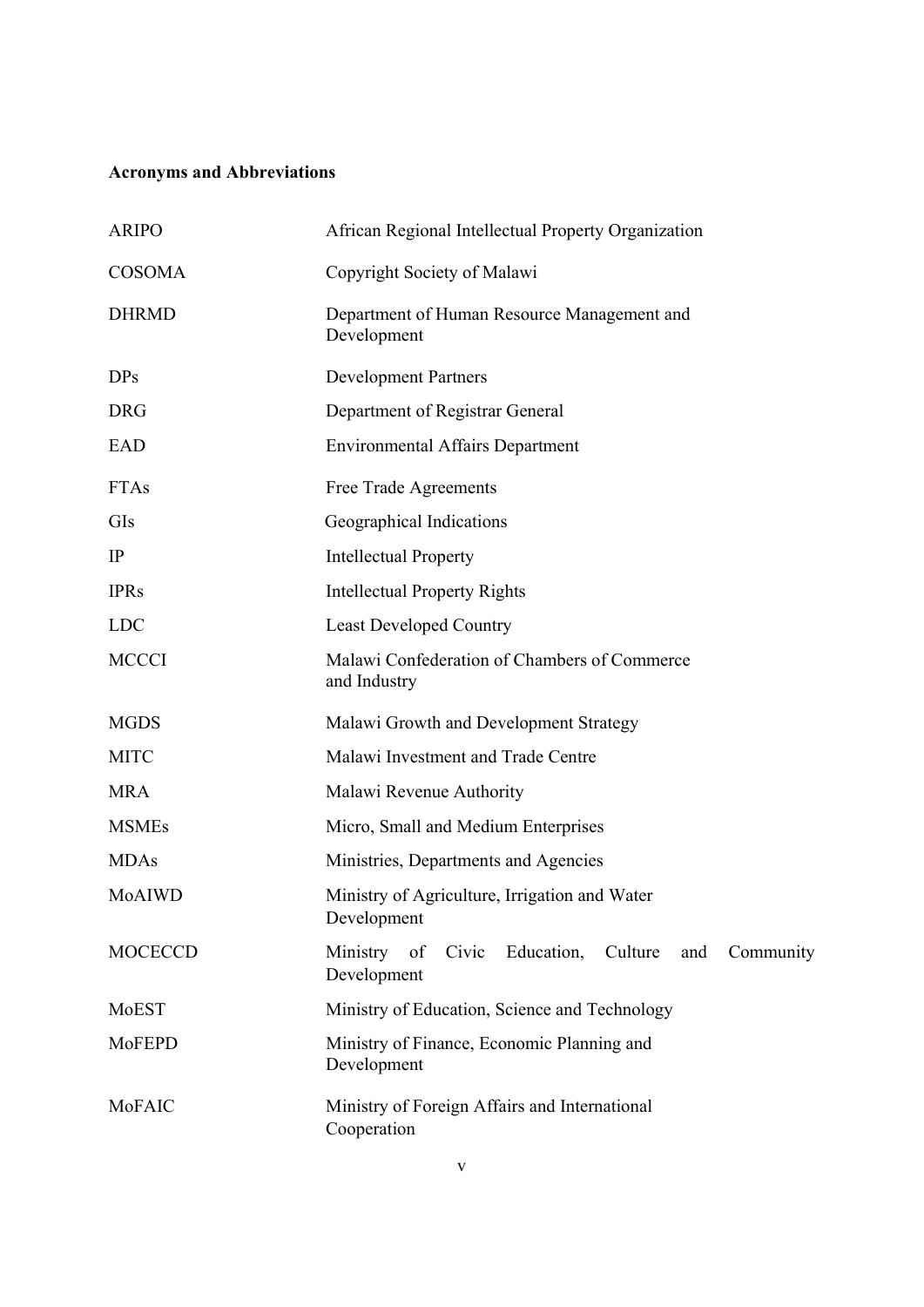| MoH           | Ministry of Health                                                        |
|---------------|---------------------------------------------------------------------------|
| MoHS          | Ministry of Homeland Security                                             |
| MoITT         | Ministry of Industry, Trade and Tourism                                   |
| MoJCA         | Ministry of Justice and Constitutional Affairs                            |
| <b>NAC</b>    | National Aids Commission                                                  |
| <b>NCST</b>   | National Commission for Science and Technology                            |
| <b>NCHE</b>   | National Council for Higher Education                                     |
| <b>NIPP</b>   | National Intellectual Property Policy                                     |
| <b>NRB</b>    | National Registration Bureau                                              |
| <b>NSO</b>    | National Statistical Office                                               |
| <b>NGOs</b>   | Non-Governmental Organizations                                            |
| <b>OPC</b>    | Office of the President and Cabinet                                       |
| <b>SC</b>     | Senior Counsel                                                            |
| <b>TEVETA</b> | Technical, Entrepreneurial Vocational Education and<br>Training Authority |
| <b>TRIPS</b>  | Trade Related Aspects of Intellectual Property Rights                     |
| <b>WIPO</b>   | World Intellectual Property Organization                                  |
| <b>WTO</b>    | World Trade Organization                                                  |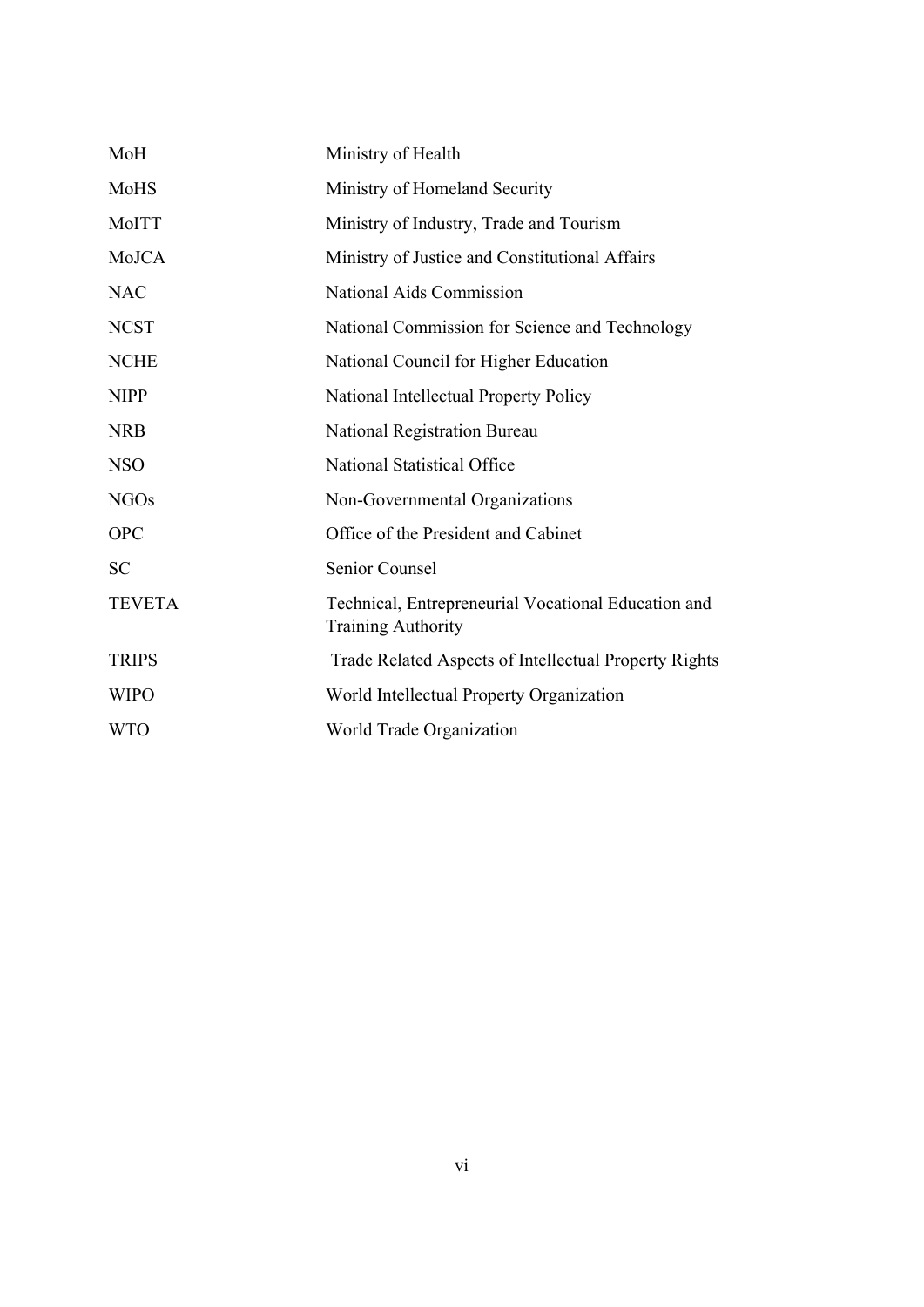### **Glossary of Terms**

**Copyright** relates to the rights that creators have over their literary, artistic and scientific works. The works covered by copyright, include: books, music, films, paintings, sculptures, computer programs, databases, advertisements, maps and technical drawings. In addition to the rights of creators, the subject of copyright extends to what are known as neighbouring rights.

**Expressions of Folklore** mean subject matter in the literary, dramatic, musical or artistic fields, belonging to the traditional cultural heritage of a people, developed, preserved and transmitted by ethnic or local communities.

**Genetic Resources** refer to genetic material of actual or potential value. Genetic material is any material of plant, animal, microbial or other origin containing functional units of heredity. Examples include: material of plant, animal, or microbial origin, such as medicinal plants, agricultural crops and animal breeds.

**Geographical Indication** means an indication which identifies goods or products as originating in the territory of a country, region or locality in that territory, where a given quality, reputation or other characteristic of a product is essentially attributable to its geographical origin and in a case where such goods are manufactured goods, one of the activities of either the production or of processing or preparation of the goods concerned takes place in such territory, region or locality, as the case may be.

**Industrial Property** refers to patents for inventions, trademarks, industrial designs, utility models and designations of origin.

**Intellectual Property** refers to creations of the mind, such as inventions; literary and artistic works; designs; symbols, names and images used in commerce.

**Patent** refers to time limited exclusive right that is granted to protect inventions and innovations that fulfil the patentability criteria of novelty, inventive or non-obvious, and industrial applicability or useful. Patent rights are granted in return for full disclosure of the idea underlying the invention. Patent rights last for the maximum of 20 years during which time the owner of the patent is granted the ability to prevent anyone else from making, using, selling, offering for sale, or importing the invention.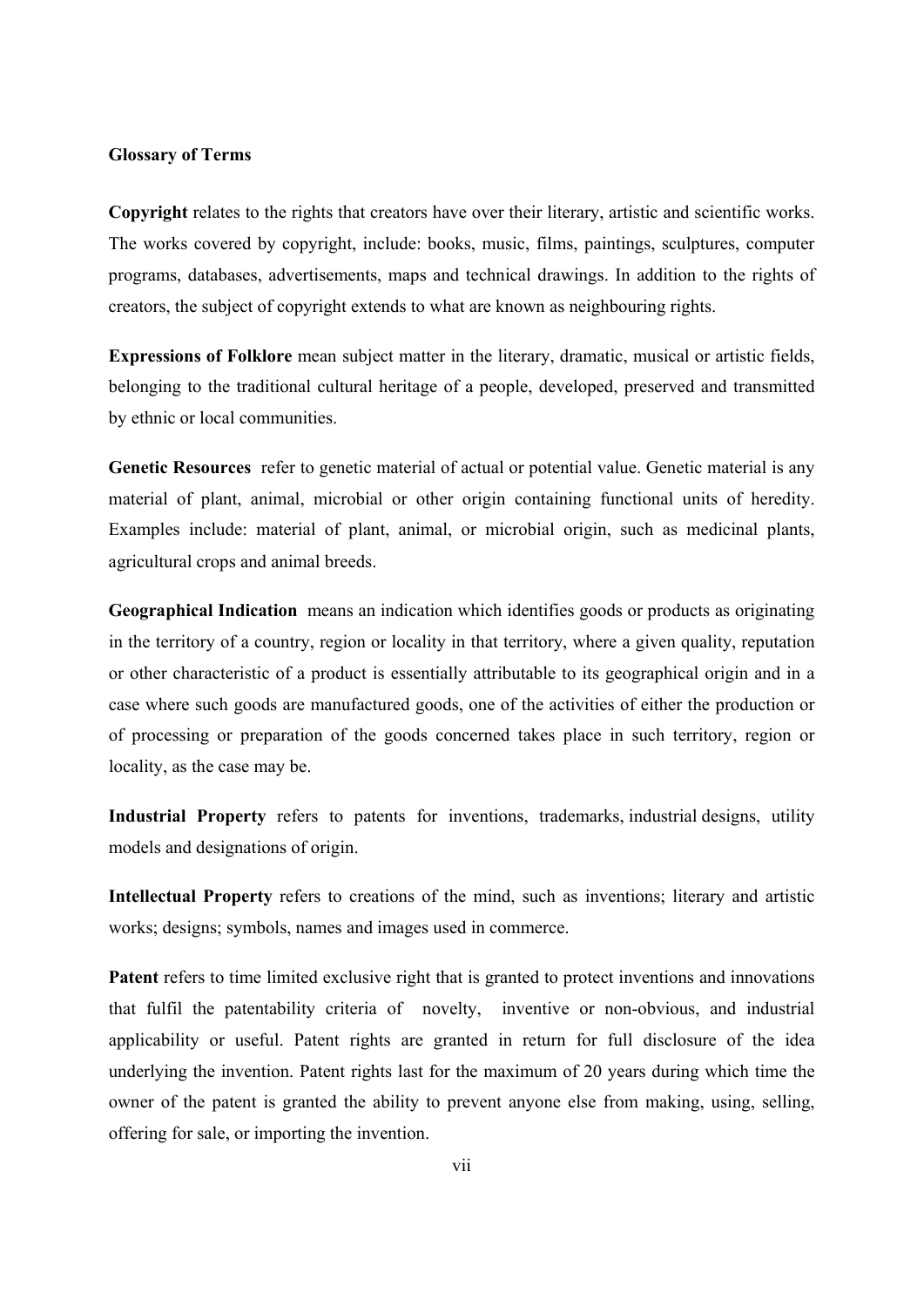**Registered Designs** refer to novel aesthetic aspects of articles which are designed for visual rather than functional appeal. An industrial design may consist of three dimensional features, such as the shape of an article, or two dimensional features, such as patterns, lines or colour. The protection of designs promotes creativity and innovation in the creation of appealing designs which also help consumer choice over similar products.

**Related rights** relate to rights of performing artists, producers of phonograms and those involved in radio and television broadcasting.

 **Trademarks** refer to signs or symbols which distinguish the goods or services of one undertaking from another undertaking.

 **Traditional Knowledge** refers to any knowledge originating from a local or traditional community that is the result of intellectual activity and insight in a traditional context, including know-how, skills, innovations, practices and learning, where the knowledge is embodied in the traditional lifestyle of a community, or contained in the codified knowledge systems passed on from one generation to another. It may include agricultural, environmental or medicinal knowledge, and knowledge associated with genetic resources.

 **Utility Model** refers to an exclusive right that is similar to a patent and is granted for low level inventions or innovations which do not meet the criteria for a grant of patent. Utility models are also referred to as "petty patents" and are granted for incremental innovations which may fall short of stringent patentability requirements."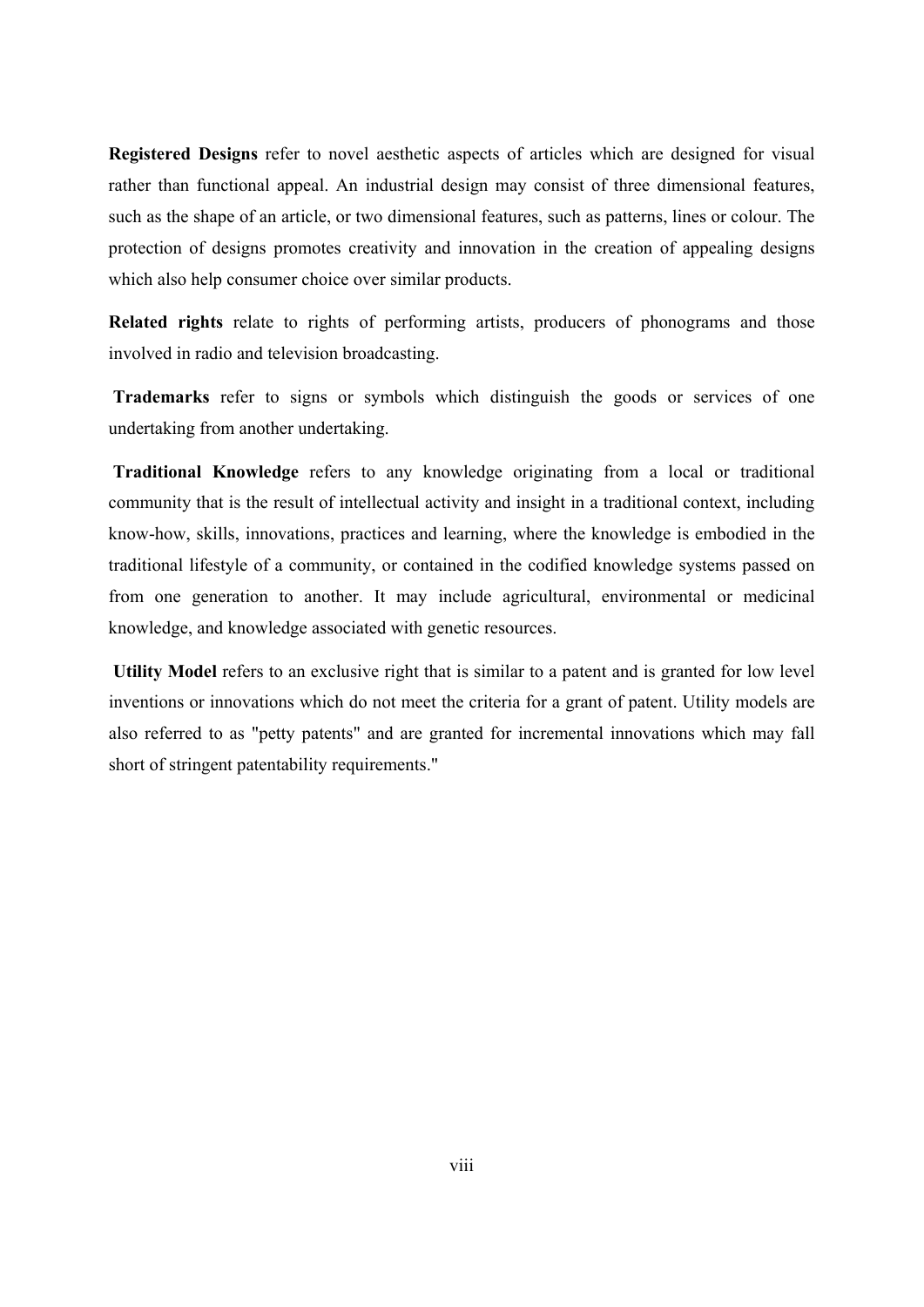#### **1.0. INTRODUCTION**

The intellectual property system is the cornerstone of the modern knowledge economy and a tool for economic growth and development. Government has in Malawi Growth and Development Strategy III identified industrialization and structural transformation of the economy as a key priority area essential to maintaining long-term growth and economic development. This is in line with the long-held vision of the Government to transform the country into a technologically driven middle-income economy as stated in Vision 2020. It was against this background that Government established the National Commission for Science and Technology to promote innovation in science and technology for economic development. The National Intellectual Property Policy provides a framework for fostering the generation, protection and exploitation of IP as the catalyst for technological advancement and economic growth and national development.

The basic purpose of the intellectual property system is to protect and incentivize creativity and innovation for the knowledge based economy and national economic growth. Effective protection of intellectual property rights incentivizes and catalyzes creativity and innovation by allowing creators and owners of Intellectual Property Rights to commercially exploit and thereby profit from their creations or intellectual property. As well as providing incentives for creativity and innovation, the intellectual property system facilitates the diffusion of technical knowledge and fosters technology transfer which is necessary for technological advancement.

Government is aware that the mere existence of intellectual property laws, however, does not in itself translate into the realization of the economic benefits which stem from the intellectual property system. While Malawi has provided for the protection of intellectual property rights since independence, the intellectual property rights system has not resulted in the realization of the benefits associated with the system. This is because the introduction of intellectual property protection during the colonial era was not anchored on a deliberate policy to stimulate technological advancement and economic growth. Rather, the colonial intellectual property system was merely an extension of the intellectual property system of the United Kingdom as the colonial power which was motivated by the need to provide protection and market in the colonies for intellectual property owners at home. Consequently, despite its economic importance, the intellectual property system has until now, existed at the periphery of economic policies and strategies and has, as a result, not been effectively utilized as a tool for economic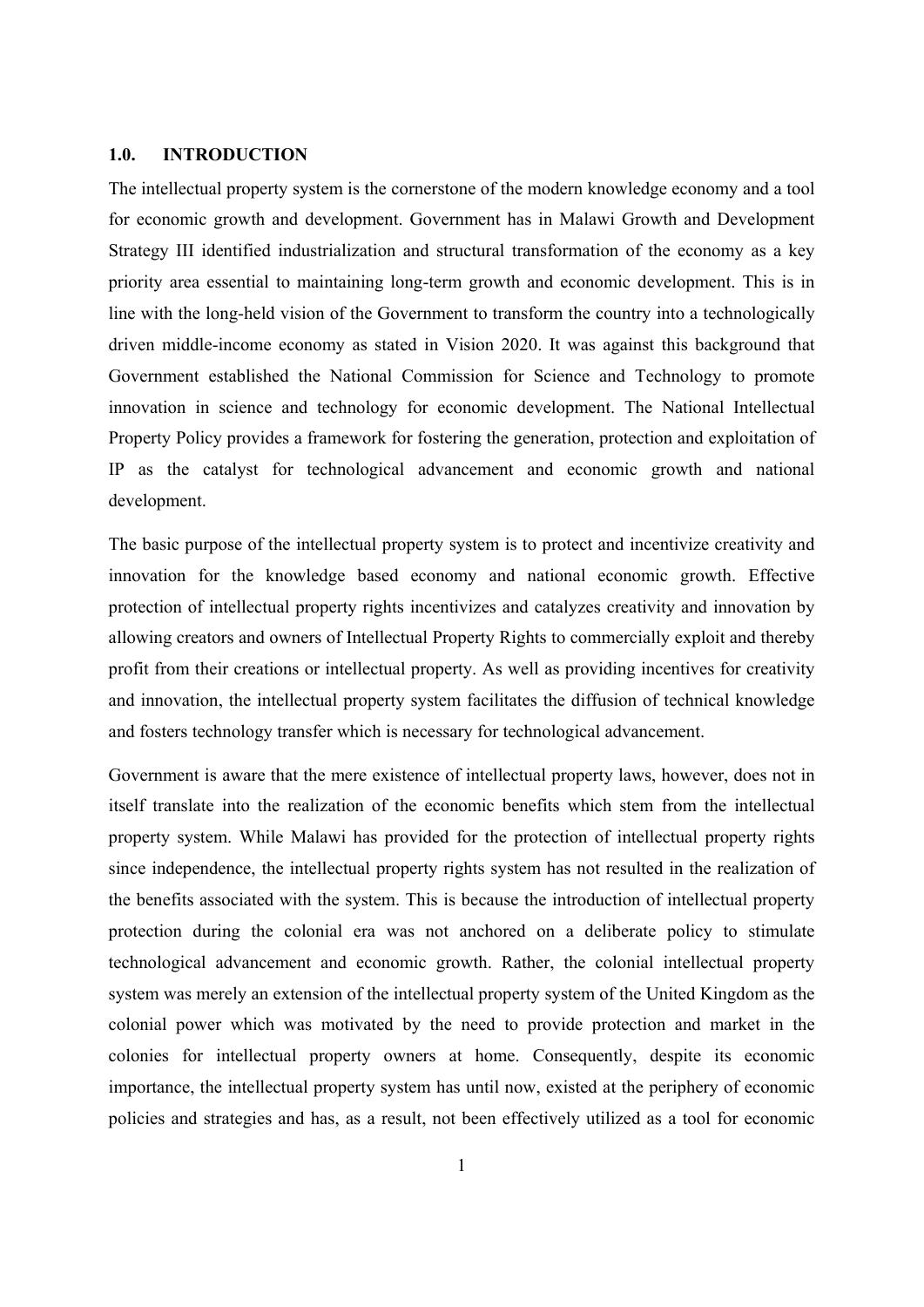growth and development. This has in turn, resulted in the overlooking of the offices responsible for intellectual property administration and management in the country, namely the Department of Registrar General and COSOMA during various policy or economic strategy consultations which would have benefited from their input.

Through this Policy, therefore, Government will raise the profile of intellectual property, and explicitly integrate it into the national development agenda in order to bolster and leverage the intellectual property system as a tool for technological advancement and sustainable economic growth. The Policy lays the foundation for a vibrant intellectual property ecosystem for catalyzing creativity, innovation and knowledge-based entrepreneurship.

## **1.1. Overview of the Intellectual Property System in Malawi**

The intellectual property system refers to the legal and institutional or administrative frameworks that pertain to the protection of intellectual property rights in a territory. The intellectual property system also includes the international intellectual property instruments that the country is a party to.

## **1.1.1. Legal Framework**

Intellectual property falls into two main categories, one being industrial property which includes patents or utility models for protecting technological inventions, trademarks for goods and services and industrial designs; the other being Copyright and Related Rights, which protects literary, artistic and derivative works.

Malawi has protected industrial property since independence through the intellectual property statutes and administrative apparatus which the country inherited from the former colonial power, United Kingdom. At independence, Malawi inherited the Patents Act [Cap 49:02], Trademarks Act [Cap 49:03], and the Registered Designs Act [Cap 49:05] of the Laws of Malawi, as part of the legal heritage. Apart from the Trademarks Act which was repealed by the Trademarks Act (Act No. 28 of 2017), the Patents Act and Registered Designs Act are still in force. The new Trademarks Act provides for the protection of Geographical Indications (GIs). In addition, the Breeder's Rights Act (Act No. 20 of 2018) provides for the protection of breeders of new varieties of plants.

The protection and management of copyright and related rights is governed by the Copyright Act (Act No. 26 of 2016) which repealed the Copyright Act of 1989.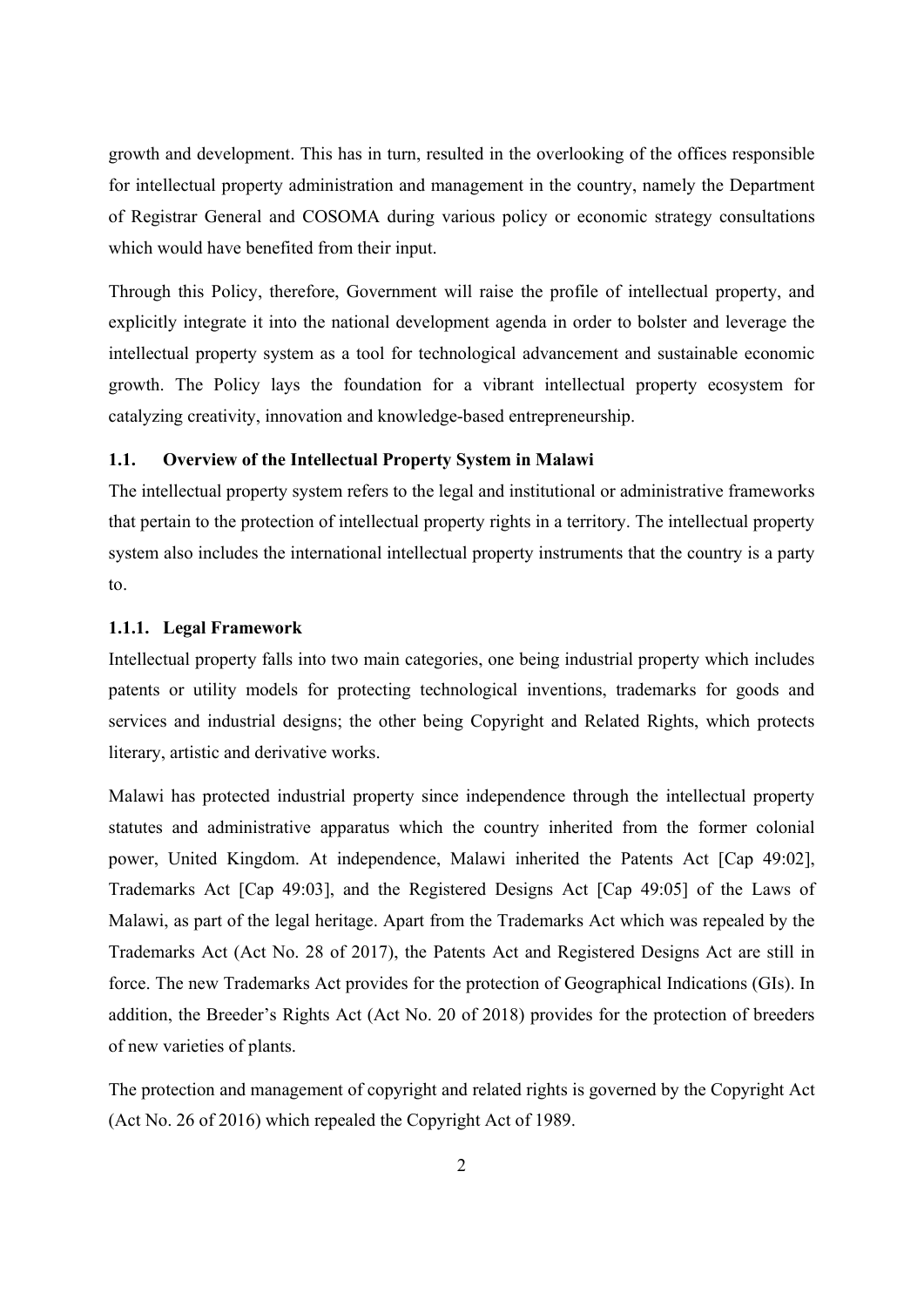## **1.1.2. Intellectual Property Administration and Management**

The administration and management of the intellectual property system in Malawi is conducted by two institutions. The Department of Registrar General, under the Ministry of Justice, is responsible for the administration and registration of industrial property in Malawi. The Department is also the office responsible for intellectual property matters in the country.

Copyright is administered by the Copyright Society of Malawi which currently falls under the Ministry responsible for Culture.

## **1.1.3. International Dimensions of Intellectual Property**

IPRs are territorial in nature, meaning that rights granted in one country are not enforceable in another territory. Consequently, right holders are required to obtain rights in all the territories where they seek protection. Malawi is therefore a member of the African Regional Intellectual Property Organization at the regional level and the World Intellectual Property Organization at the international level. These organizations facilitate the grant of rights in multiple countries at the regional and international levels through various regional and international instruments which Malawi is a party to, and these are an important element of our intellectual property system.

## **1.2. Definition of the Problem**

The intellectual property system has not been effective in stimulating creativity and innovation for technological advancement and economic growth in the country. This is because the national IP system has existed at the periphery of national development agenda since the country inherited colonial IP laws at independence. The IP system is still characterized by outdated IP laws and institutions for the administration and management of intellectual property, and lack of deliberate and coordinated policies aimed at leveraging the IP system as a tool for stimulating the generation, protection and commercialization of IP assets. As a result, there is a dearth of local patents as a measure of local innovation and most of IPRs protected in Malawi are foreign generated.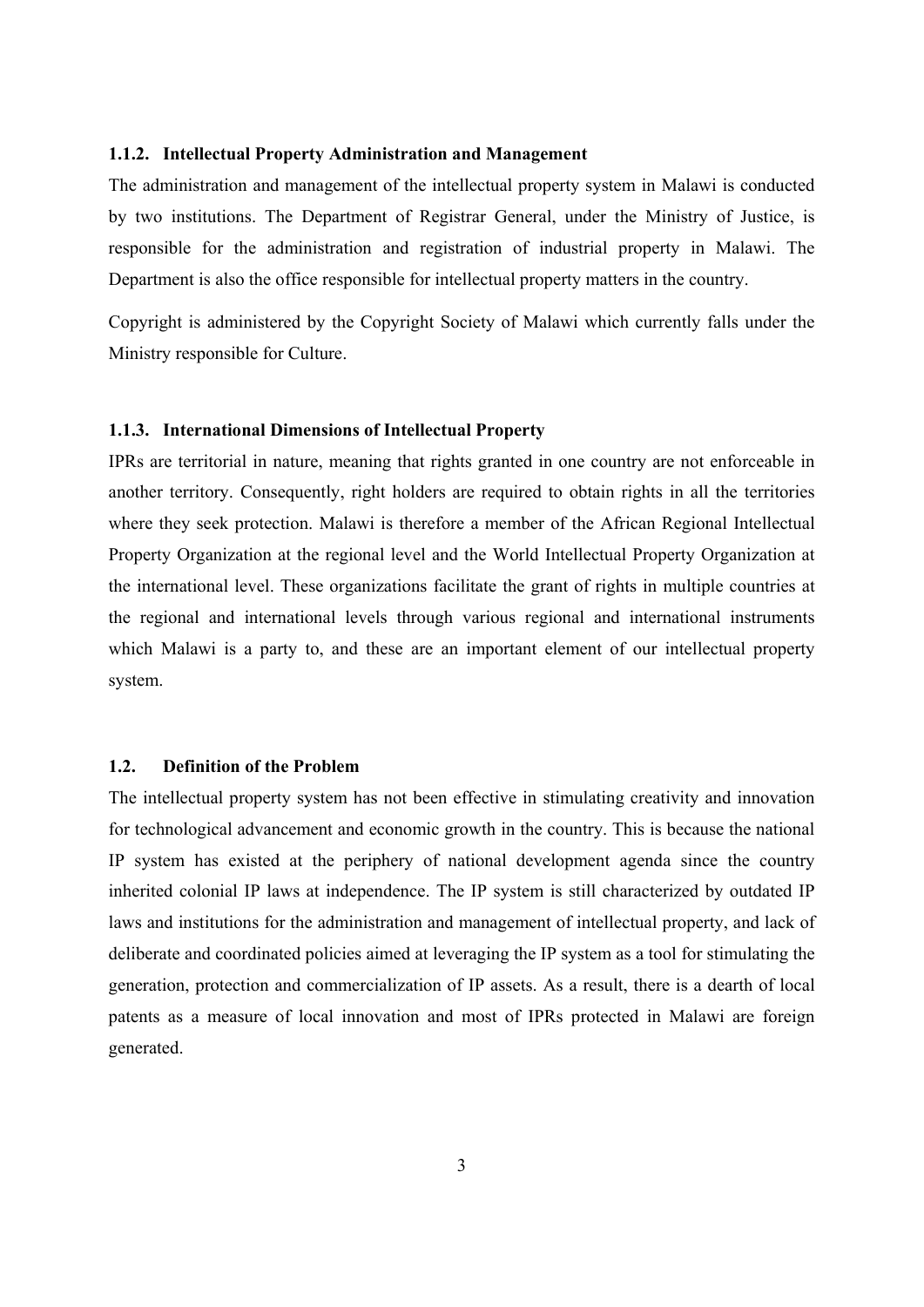## **1.3. Purpose of the Policy**

The purpose of the Policy is to catalyze the generation, protection and exploitation of intellectual property assets by creating an enabling environment and modernizing IP administration, with a view to invigorating measurable innovation and creativity for economic growth and development. Further, the aim of the Policy is to raise the profile of IP as a tool for enhancing entrepreneurship and business competitiveness. The Policy will therefore, serve as a guiding document for all stakeholders who have a role to play in the promotion of intellectual property as a tool for wealth creation and sustainable development.

## **1.4. Linkages with other Relevant Policies and International Instruments**

The Policy has been linked to the following national policies and international instruments:

## **1.4.1. National Policies**

This Policy is anchored on Malawi Growth and Development Strategy III which identifies industrialization and the structural transformation of the economy as a key priority area. Accordingly, this Policy compliments Malawi Growth Development Strategy III (2018) by providing a framework for realizing industrialization and structural transformation of the economy through promotion of creativity and innovation and active participation in the knowledge economy. In this regard, this Policy is also linked with the National Science and Technology Policy (2004) which is aimed at promoting science and technology in the country; and the Industrial Policy (2016) which aims at ensuring the industrialization and structural transformation of the Malawian economy by coordinated policy efforts to address key constraints and increase the productive capacity of industry with a focus is on manufacturing.

The Policy is also related to the Malawi Trade Policy (2016) which, among other objectives, aims at providing support and certainty for traders in the external and domestic markets, strengthening linkages between domestic and international trade and facilitating cross border market access opportunities for Micro, Small and Medium Enterprises. In this regard, the Policy is also linked to the Buy Malawi Strategy (2016) which is anchored on the vision to stimulate domestic production and growth by inspiring the consumption of locally made goods and services and thereby drive competitiveness of enterprises; National Micro, Small and Medium Enterprises Policy (2019); and the Private Sector Development Policy (2009) whose mission is to develop and promote an economic environment which helps Malawi achieve her shared vision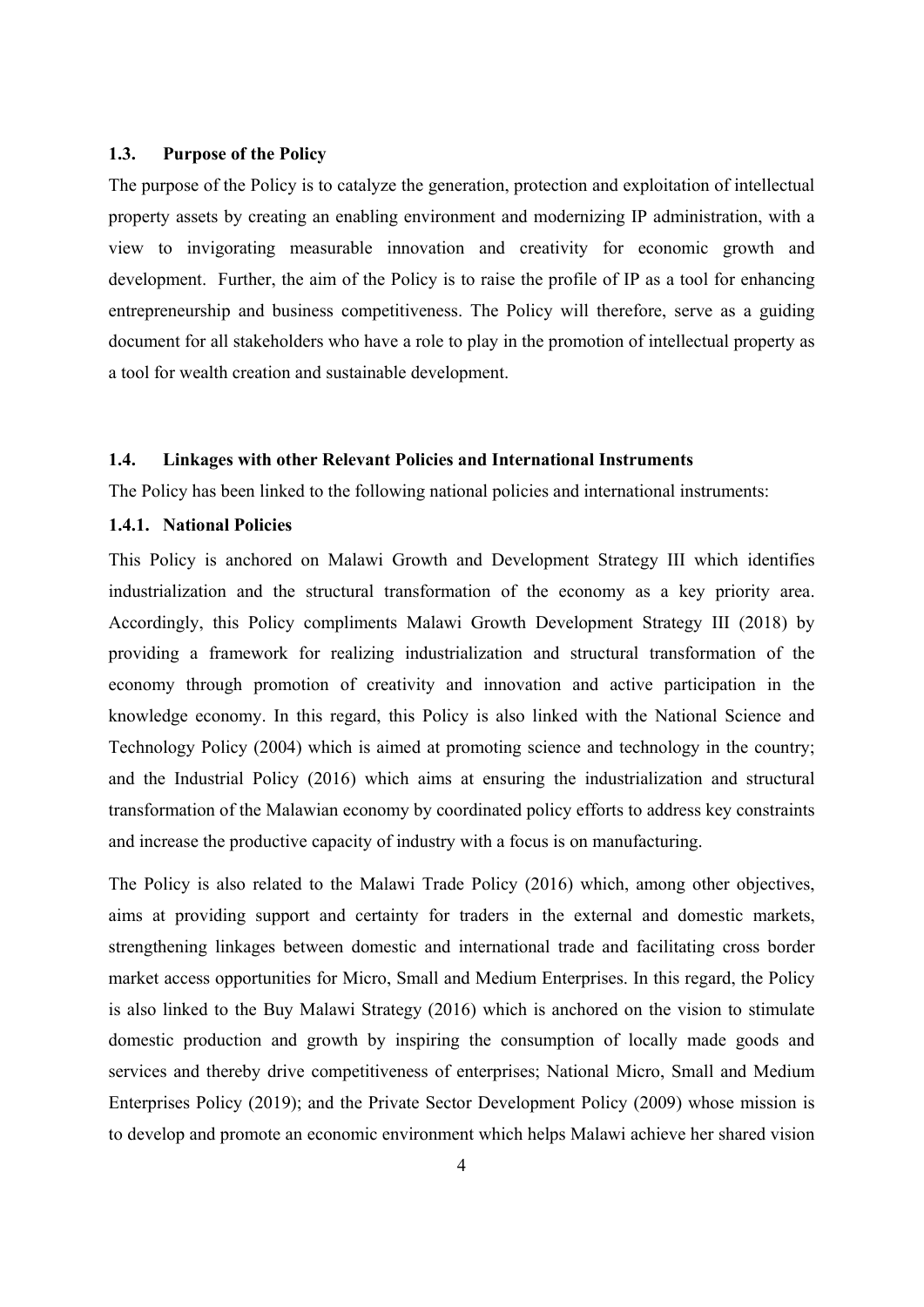of transforming from a predominantly consuming and importing country to a predominantly manufacturing and exporting one.

On the protection of traditional knowledge and traditional cultural expressions as well as copyright, the Policy is linked to the following National Policies: the Malawi National Environmental Policy (2004) whose goal is to promote sustainable social-economic development through the sound management of the environment and natural resources; and the National Cultural Policy (2015) which aims to identify, preserve, protect and promote Malawian arts and culture for national identity, unity in diversity, posterity and sustainable socio-economic development.

The Policy has also been informed by the Malawi Public Sector Reform Policy which, among other objectives, aims to restructure public sector institutions so that they are able to deliver key services and Malawi Growth Development Strategy III outcomes. The Policy also aims to reposition the public service to be responsive to the global modernization agenda in order to be in a position to facilitate modern and transformative programmes.

## **1.4.2. International Instruments**

This Policy is linked to various regional and international instruments which relate to intellectual property that Malawi is a party to. At the regional level, this Policy is linked to the Lusaka Agreement which establishes African Intellectual Property Organization and to the protocols that ARIPO administers for its member states, which Malawi is a party to or has signed, namely: the Harare Protocol on Patents and Designs; Banjul Protocol on Marks; Swakopmund Protocol on the Protection of Traditional Knowledge and Genetic Resources, and the Arusha Protocol for the Protection of New Varieties of Plants.

At the International level, this Policy is linked to instruments which are administered by the World Intellectual Property Organization which Malawi is a party to, namely: the Paris Convention on Industrial Property; the Berne Convention on the Protection of Literary and Artistic Works; the Marrakesh Treaty; the Patent Cooperation Treaty; and the Madrid Protocol on International Registration of Trademarks. The Policy is also linked to the Agreement on Trade Related Aspects of Intellectual Property administered by World Trade Organization.

The aim of the regional and international instruments is to promote protection of intellectual property rights at both the regional and international level. The regional and international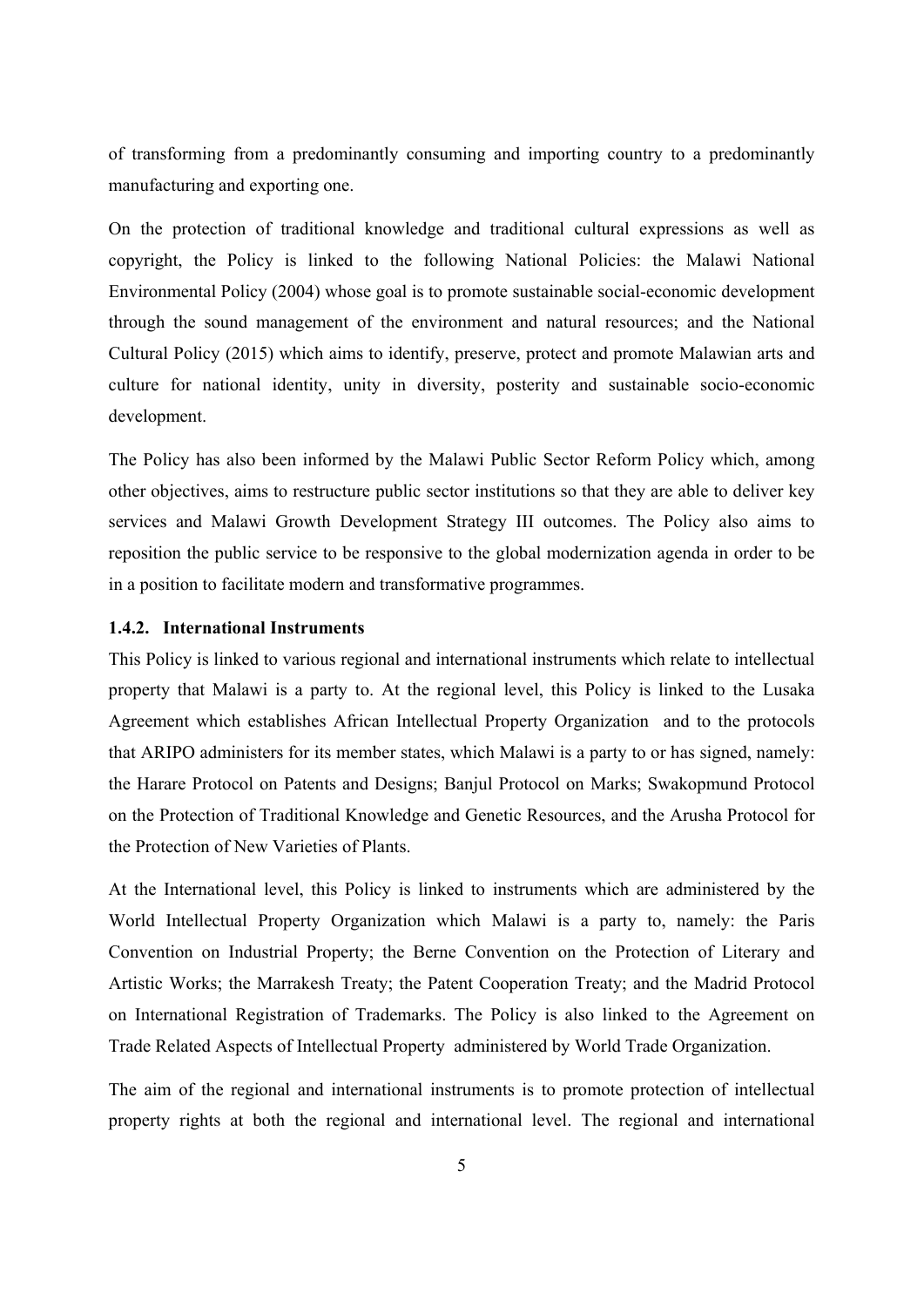instruments also facilitate the cross-boundary registration of intellectual property rights for the benefit of owners of IPRs due to the territorial nature of intellectual property protection.

## **2.0. BROAD POLICY DIRECTION**

## **2.1. Policy Goal**

The overall goal of the Policy is to leverage IP as a tool for promoting and stimulating creativity and innovation for economic growth and development.

## **2.2. Policy Outcomes**

- 1. Modernized and improved IP administration and management.
- 2. Effective and balanced legal framework and environment for IPRs.
- 3. Increased generation, protection, exploitation and commercialization of IP assets both within and outside of Malawi.
- 4. Increased awareness about IPRs among the general public, policy makers, potential users such as creators, innovators and artists, entrepreneurs, the industry academic and research and development institutions.
- 5. Increased uptake and utilization of the IP system by various stakeholders, including the academia and research and development institutions, private sector and the industry, the youth, MSMEs and the informal sector.

## **2.3. Policy Objectives**

- 1. Establish effective institutional framework for the modern administration of IPRs.
- 2. Provide effective and balanced protection of IPRs.
- 3. Create an IPR ecosystem that will stimulate creativity and innovation.
- 4. Strengthen the exploitation and commercialization of IPRs.
- 5. Create awareness about the role of the IP system.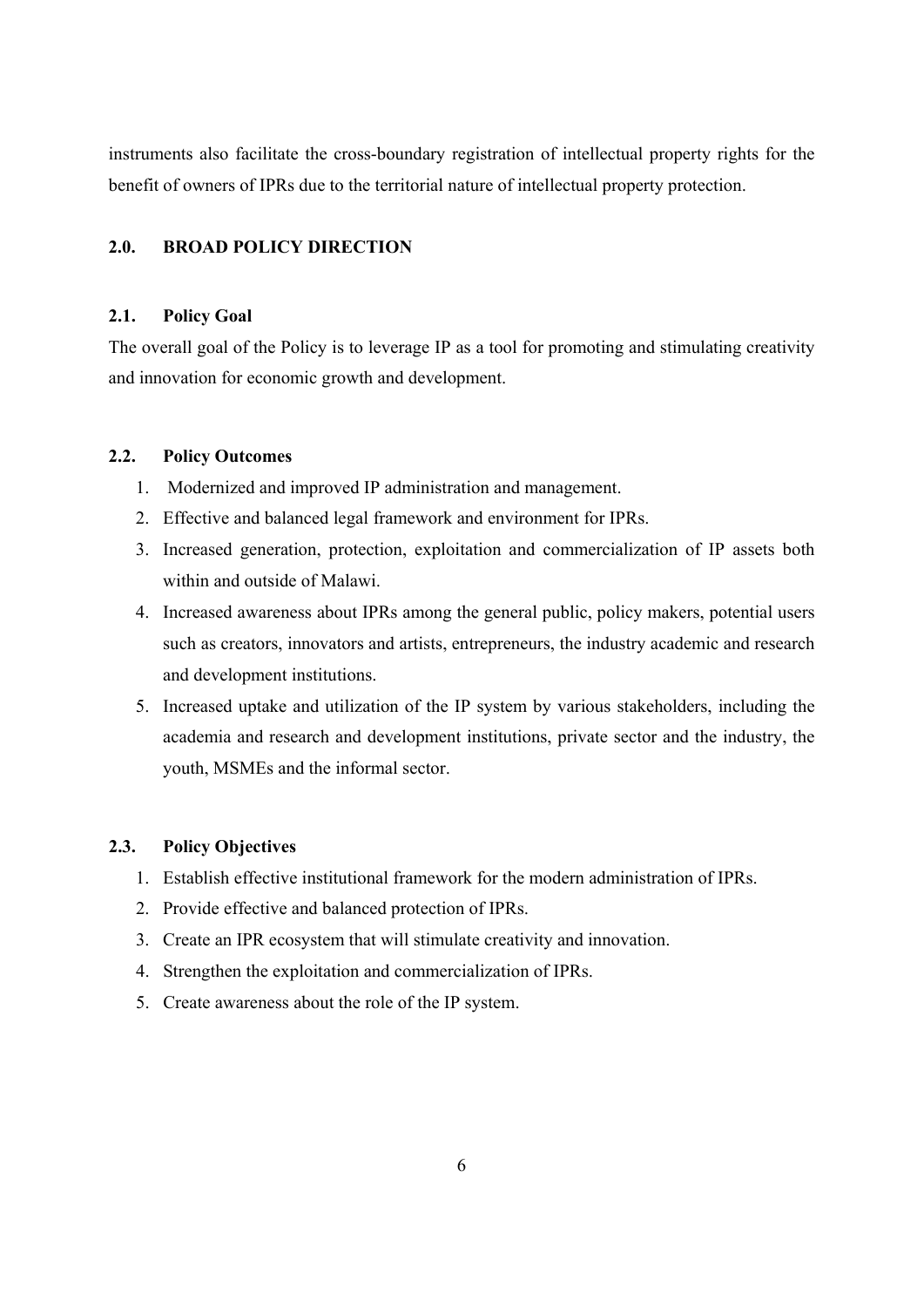## **3.0. POLICY PRIORITY AREAS**

The Policy has identified five priority areas whose implementation will be key to the realization of the aspiration to foster intellectual property led industrialization and structural transformation of the economy as outlined in this Policy.

## **3.1. Policy Priority Area 1: Effective Institutional Framework for Modernizing Administration of IPRs**

The administration of IP is a vital element of an IP system and an integral part of the innovation system of the country. The role of an IP office is to examine IP applications and grant rights consistent with international standards and best practice. Beyond granting protection to IPRs, the IP office generates and implements policies and strategies directed at stimulating innovation and driving economic growth and development. Accordingly, the effectiveness of IP office depends on availability of skilled and trained human resources on technical matters of IP but also on administration, Information and Communications Technology (ICT), research and policy. Furthermore, to be effective, the IP office needs to be adequately resourced and have an appropriate operational structure.

In Malawi, administration and management of IPRs is divided between the Department of Registrar General, which historically administers industrial property, and COSOMA which administers copyright. In addition to IP, the Department of Registrar General which is the overall Policy holder for IP, is also responsible for conducting the following important roles: registration and regulation of businesses and companies; registration of movable securities; administration and regulation of insolvencies and receiverships; collection of estate and stamp duties; acting as Registrar of Marriages; and the registration and regulation of political parties under the Political Parties Act. The Department is positioned in main line Civil Service under the Ministry of Justice and Constitution Affairs and as a result has no operational or financial autonomy.

The lack of operational and financial autonomy of the Department of Registrar General, limits its effectiveness as an IP office, in the administration of the IP system, including its effectiveness as the office responsible for business registry services. In addition, the separation of functions relating to industrial property and copyright policy in the DRG and COSOMA respectively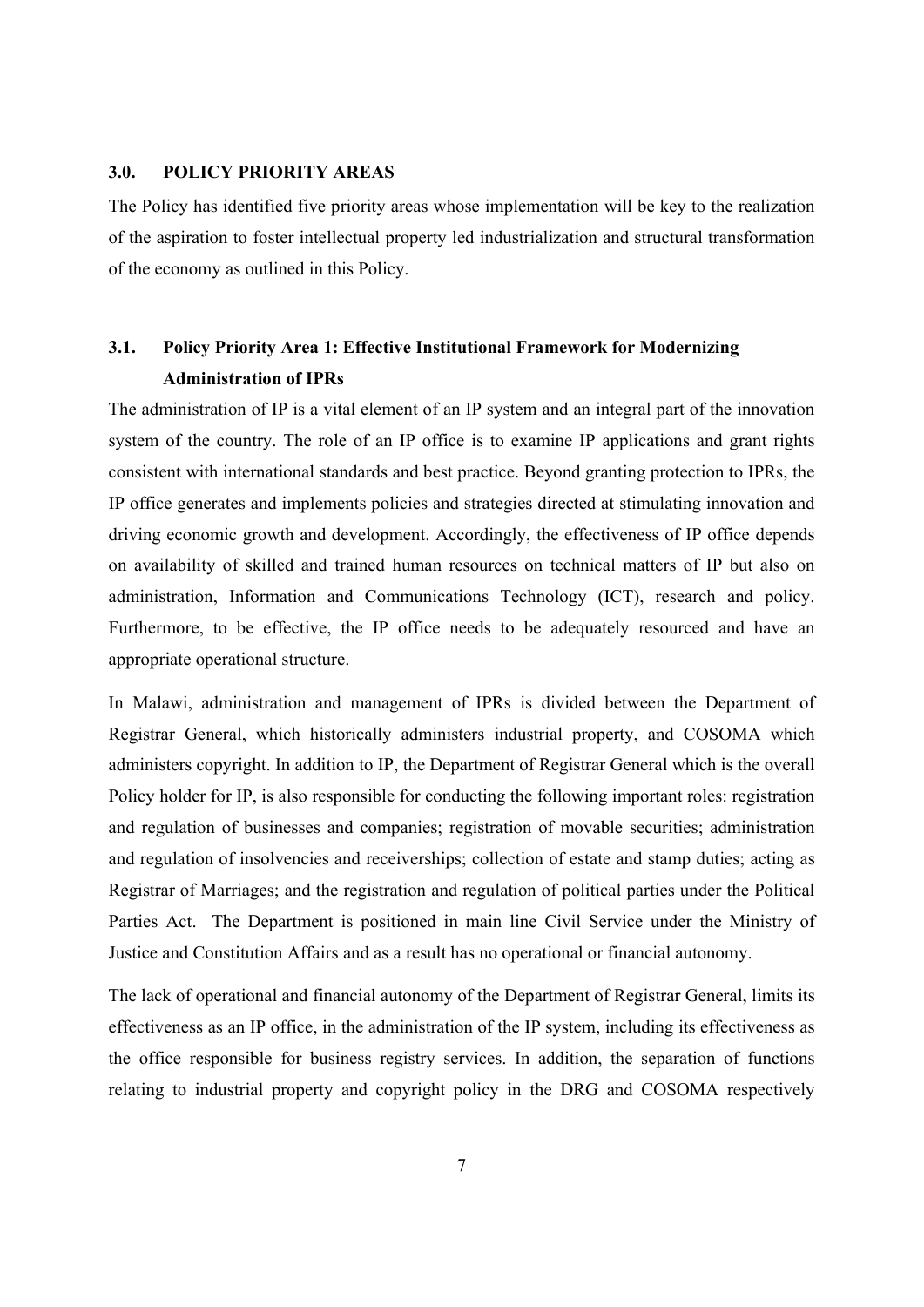presents a challenge in the coordination and implementation of IP activities. Moreover, COSOMA is placed under the Ministry responsible for culture.

Policy Statement: Government undertakes to create an effective institutional framework that will modernize IP administration and management in Malawi.

#### **Strategies**

- 1) Develop and implement the modernization plan for the Department of Registrar General in order to create a modern autonomous agency.
- 2) Develop legal framework for the establishment of an autonomous office responsible for administration of intellectual property and other mandates of the Department of Registrar General.
- 3) Develop and adopt an operational business model.

## **3.2. Policy Priority Area 2: Generation and Protection of Intellectual Property Assets**

Generation of IP assets relates to the creative and innovative endeavor which results in the development of IPRs. IP assets are IPRs such as patents, trademarks and copyright which companies or individuals use to protect their creations or innovations. The protection of IPRs in the country is therefore an indicator of both innovative activity and the attractiveness of the country to innovation and protection of IP assets.

Despite the existence of an IP system since independence, output of locally generated IPRs is extremely low. IPRs statistics, as a measure of creativity and innovation in the country, suggest a dearth of locally generated or protected IP assets. Patent statistics in particular, show that over 99% of patents granted in the country originate from foreign countries. Academic and research and development institutions whose work is expected to generate IP assets do not file for patent protection. Similarly, most of the trademarks registered in Malawi are foreign owned. In the copyright sphere, most of the copyright content available in Malawi is foreign generated.

It is also worth noting that because IPRs are territorial in nature, local owners of inventions and innovations may need to file for IP protection in other countries in order to maximize the economic potential that may arise from the IPRs. Protection of IPRs in other countries can be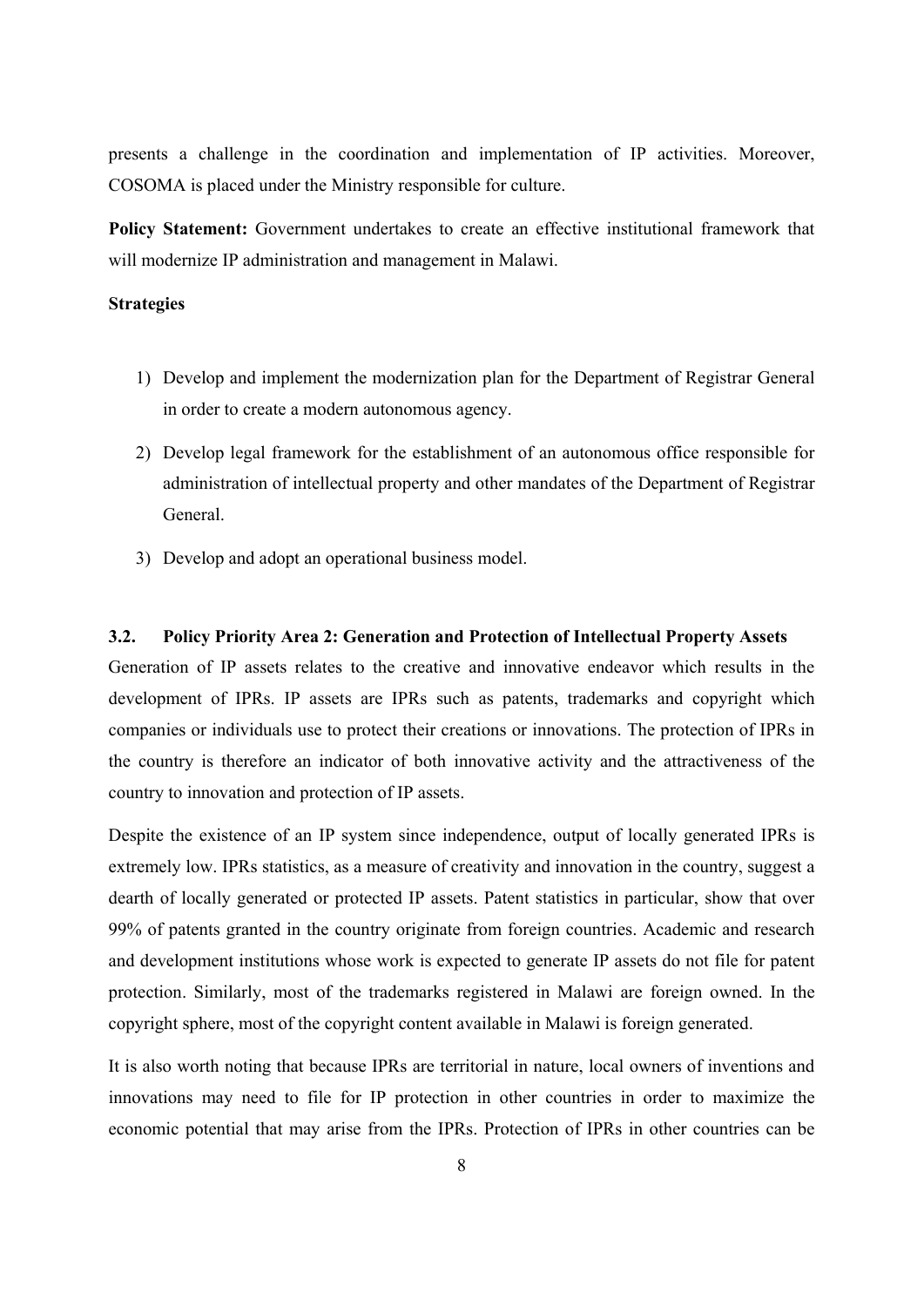very expensive as it entails payment of usually high local filing fees or hiring of local attorneys in multiple countries to facilitate local protection as well as enforcement of IPRs. In Malawi, local innovators, including academic and research and development institutions may not have the resources or budget lines to obtain protection of their IPRs in foreign jurisdictions and thereby exposing themselves to loss of potential economic benefit.

## **Policy Statement:**

Government undertakes to create an environment that will foster and enhance the generation and protection of IP assets.

## **Strategies**

- 1) Provide incentives for development of IPRs in academic and public research and development institutions.
- 2) Mainstream the generation of IP as a key performance indicator for both institutions, and employees and link the amount of public funding for research and development activities in academic and research institutions to IPR output.
- 3) Promote the development of institutional IP policies in universities and publicly funded research and development institutions.
- 4) Establish an innovation fund to provide special incentives for innovations and creation of IPRs in areas of national interest such as energy, agriculture and health.
- 5) Develop guidelines for supporting the international protection of locally generated IP assets with high marketability potential in other countries.
- 6) Promote reverse engineering and adaptation to local conditions of existing technologies in academic, research and development institutions and vocational training institutions in order to build innovative capacity.
- 7) Promote innovations based on traditional knowledge and traditional cultural expressions.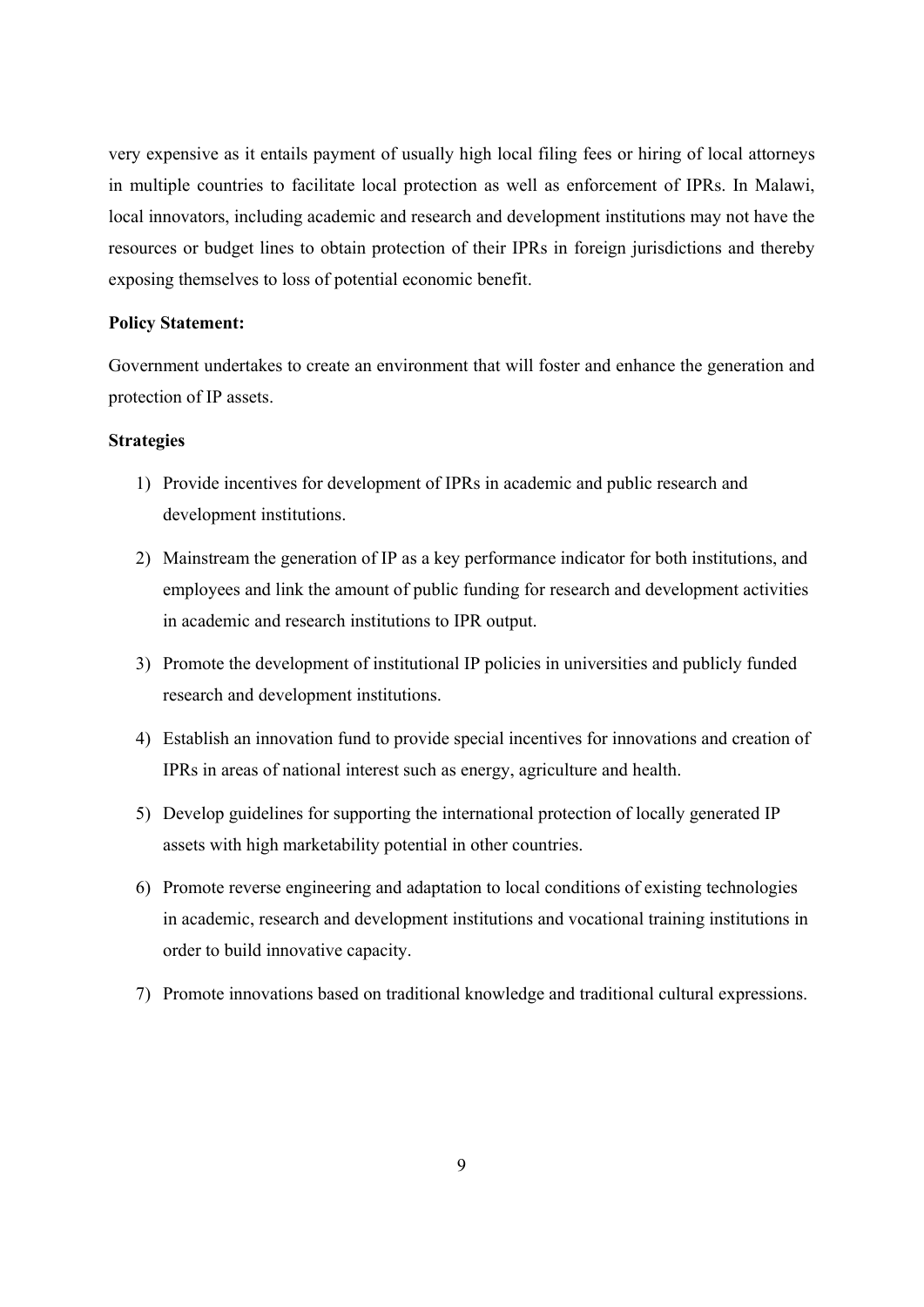## **3.3. Policy Priority Area 3: Effective Exploitation and Commercialization of IP Assets**

IP assets are exploited and commercialized when the protected innovations are developed and put on the market or the IPRs are licensed or sold to another person with the capacity to develop the innovation and put it on the market. The exploitation and commercialization of IP require finances, infrastructure, and business acumen or networks which the creator or owner of IP may not possess.

 It has been observed in Malawi, that publicly funded research and development work in universities and public research institutions does not result in commercialization. Emphasis is placed on publishing or dissemination of output for academic and career progression or peer recognition at the expense of the economic returns that would flow from successful commercialization of the IPR output.

#### **Policy Statement:**

Government undertakes to promote the exploitation and commercialization of IP assets generated in Malawi:

#### **Strategies**

- 1) Develop and implement guidelines for supporting commercialization of IP within and outside the country.
- 2) Promote establishment of innovation centres or units in public universities and research institutions to be responsible for protection and commercialization of IP assets.
- 3) Develop contractual and licensing guidelines to facilitate commercialization of IPRs.
- 4) Develop and implement a strategy for IP and branding for micro, small and medium enterprises for business competitiveness and growth.
- 5) Identify avenues for showcasing and marketing Malawian originating IPR-based products.
- 6) Develop a national database of IPRs originating from Malawi.
- 7) Create or strengthen rights holder or inventor associations to support the creative industry that may add value and exploit creative works.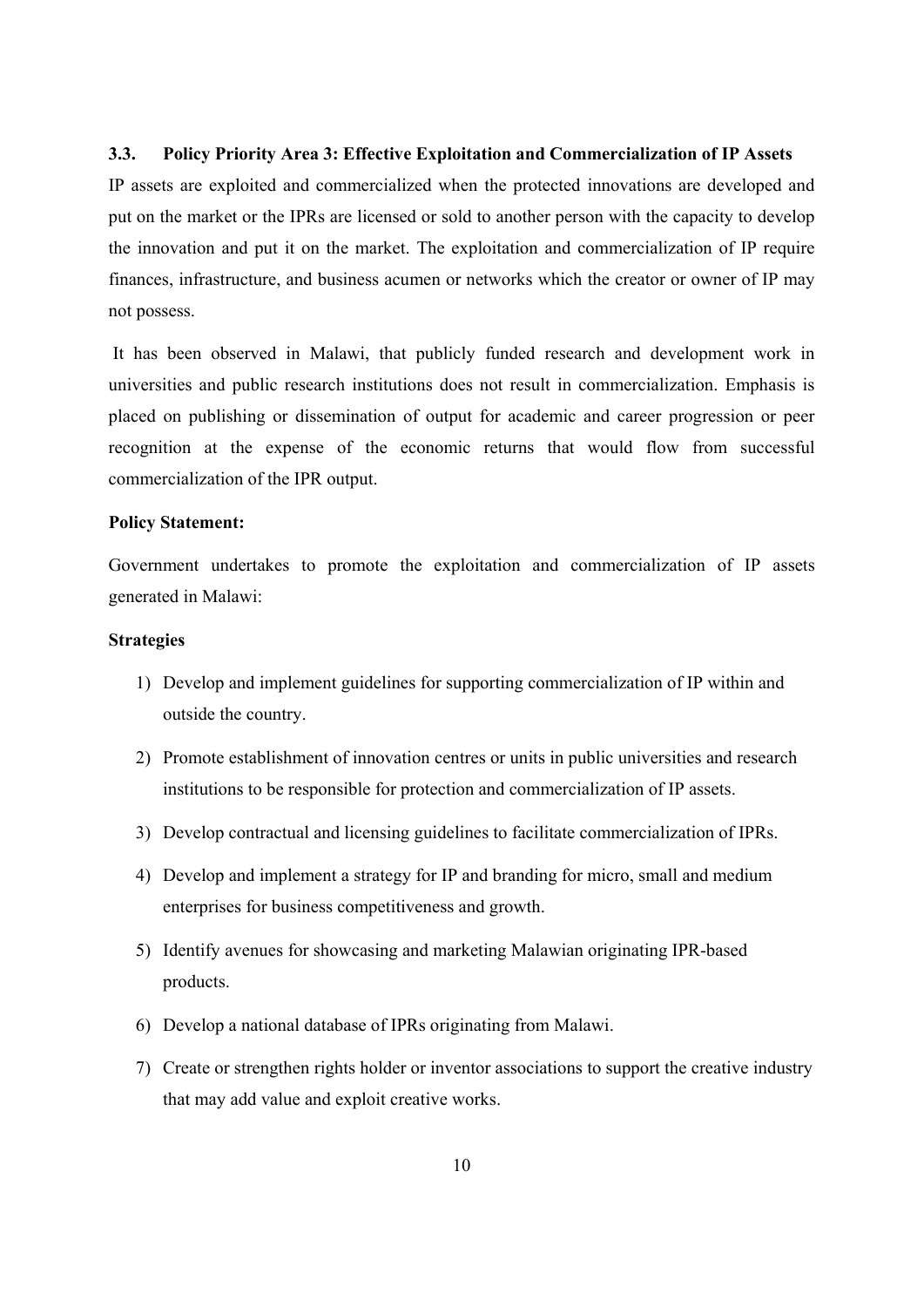## **3.4. Policy Priority Area 4: Effective and Balanced Legal Regime for IPRs**

An effective and balanced IP legal framework is the foundation of a conducive environment for creativity and innovation to flourish. An effective and balanced IP legal framework is one that offers a suitable level of protection in order to stimulate creativity and innovation and supports business competitiveness, provides sound enforcement mechanisms. Furthermore, a balanced IPR legal regime implements international IP instruments and commitments consistent with national interests.

Except for copyright and trademarks, the legislation on patents and registered designs is old and outdated and as a result not in keeping with international standards, obligations and best practices. Furthermore, the current IP legal framework does not provide enough safeguards for public health and access to essential medicines and health technologies in the context of the TRIPS Agreement, and does not provide for the protection of traditional knowledge, genetic resources and traditional cultural expressions.

## **Policy Statement:**

Government undertakes to provide an effective and balanced IP legal framework that will promote creativity and innovation for sustainable development.

## **Strategies**

- 1) Review legislation on Patents, Copyright and Designs.
- 2) Implement protection of utility models.
- 3) Provide for adequate and balanced enforcement procedures and ensure periodic review of remedies and sanctions for IP infringement.
- 4) Implement TRIPS Agreement, Marrakesh Treaty and other international and regional IP obligations in a manner that promotes national interest in the areas of public health, education and the environment.
- 5) Prepare legislation and strategies for the protection and exploitation of traditional knowledge, genetic resources and expressions of folklore originating from Malawi.
- 6) Enhance the capacity of the IP office for negotiation and strategic participation in international IP norm setting meetings on matters of interest to Malawi.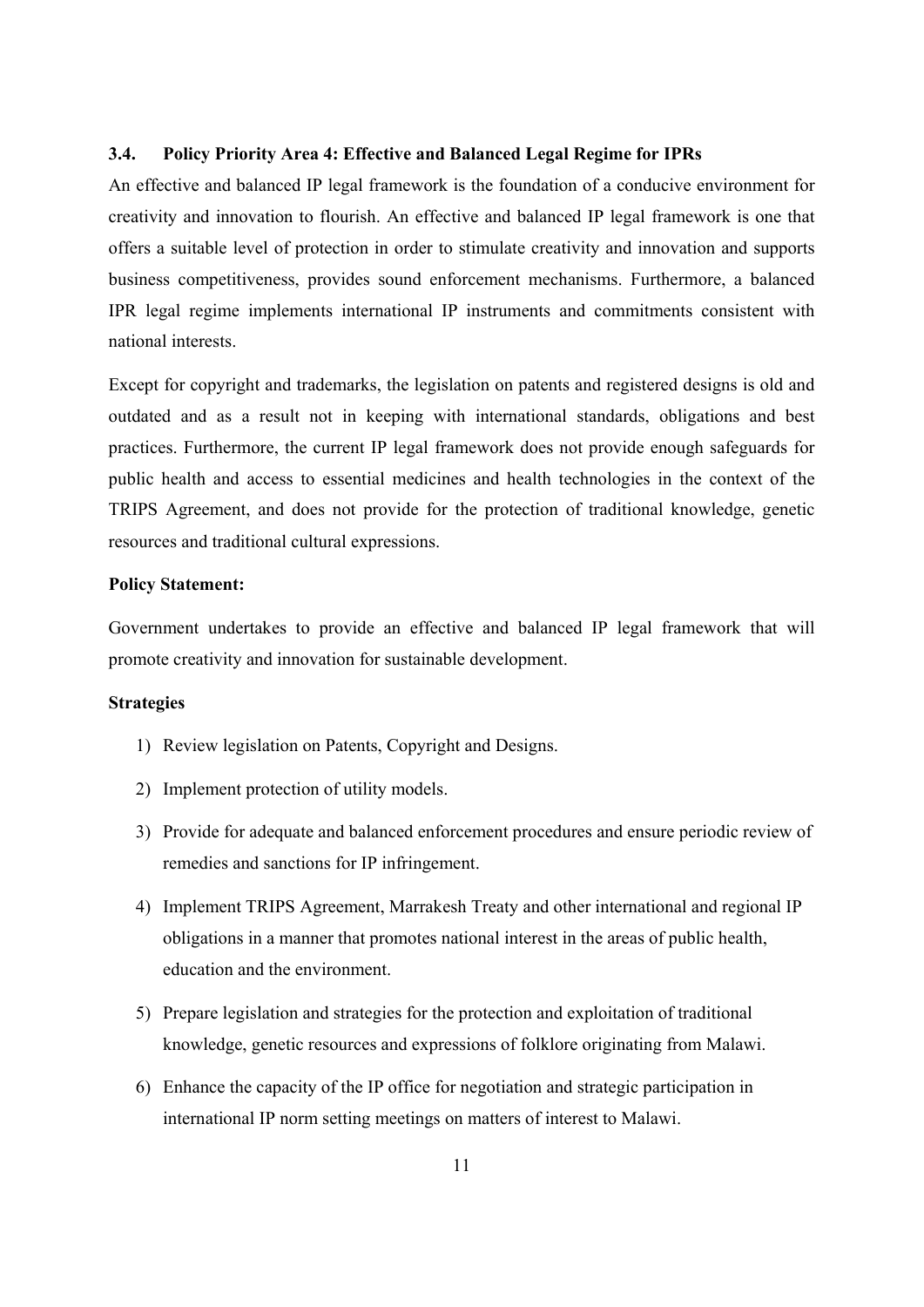7) Establish an inter-ministerial steering committee on IP deal with crosscutting issues and ensure Policy coherence and effective implementation of strategies and IP activities.

## **3.5. Policy Priority Area 5: IP Awareness Creation and Capacity Building**

IP outreach and awareness creation entails the continuous and targeted dissemination of knowledge and information about IPRs and the IP system to various stakeholders, including the public in the IP value chain. The effectiveness of the IP system hinges on all key players such as policy makers, creators and potential IP holders, investors and the private sector as well as the public being knowledgeable about the strategic value and importance of IPRs to the country. In addition, the IP system requires the existence of specialized knowledge and skills for IP administration and management, filing of IP applications, IP exploitation as well as IP enforcement. Capacity building for IP therefore involves equipping different professionals and institutions with relevant knowledge and skills which are necessary for supporting the IP ecosystem.

In Malawi, there is general lack of awareness about the value of the IP system among key stakeholders, especially policy makers and potential IP holders, including those involved in research and development as well as innovators. Lack of awareness about IP also accounts for proliferation and consumption of counterfeit products in the country and wanton violation of IP rights, especially trademarks and copyright. There is also general lack of capacity for IP in relevant institutions and among professionals necessary for supporting the IP system.

#### **Policy Statement**

Government undertakes to raise the profile of IP as a tool for national development by building IP awareness and capacity for IP.

## **Strategies**

1) Develop and promote a national slogan 'Innovate in Malawi' and link it to the 'Buy Malawian Strategy' in order to raise the profile of creativity and innovation and to create a sense of national pride in being innovative and consuming Malawian created products.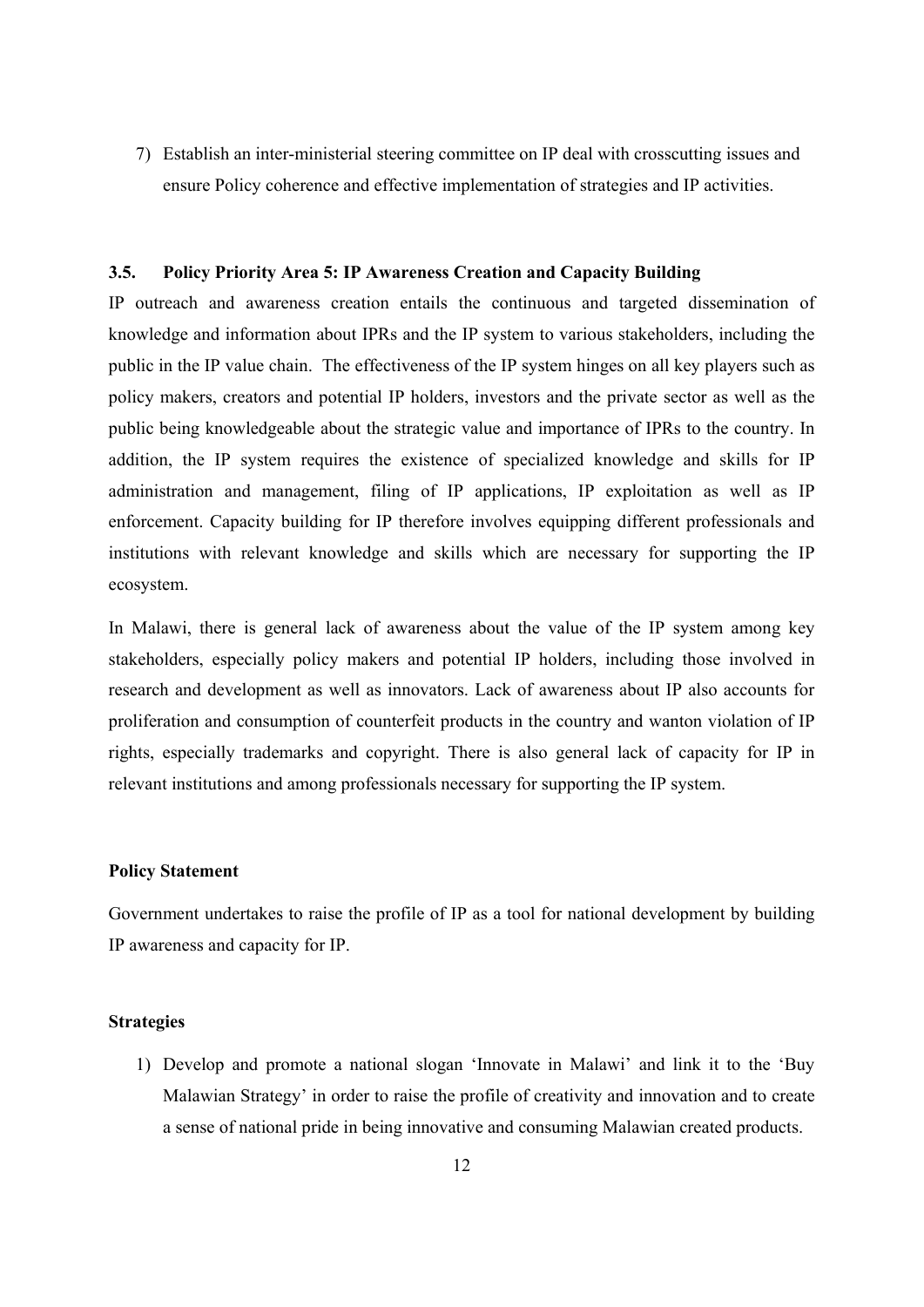- 2) Develop and implement national IP awareness and outreach strategy.
- 3) Liaise with Ministry responsible for Education to mainstream IP issues in school curricula.
- 4) Establish the Institute of Intellectual Property Attorneys to train and examine IP attorneys.
- 5) Introduce and strengthen the teaching of IP in tertiary institutions.
- 6) Develop capacity for IP enforcement and dispute resolutions.
- 7) Create a platform for coordination of enforcement activities for IP.

## **4.0. POLICY IMPLEMENTATION ARRANGEMENTS**

The implementation of this Policy will require multi-stakeholder approach across Ministries, Department and Agencies, the academia, Research and Development institutions, private sector and development partners. Policy implementation will be coordinated by the office responsible for IP which currently is the Department of Registrar General in cooperation with COSOMA. The implementation plan, monitoring and evaluation framework have been developed in order to guide the implementation of this Policy.

#### **4.1. Institutional Arrangements**

The following institutions will play a key role in the implementation of this Policy**:**

## **4.1.1. The Ministry of Justice and Constitutional Affairs**

The Ministry of Justice and Constitutional Affairs as the policy holder for IP issues, will provide overall oversight and leadership relating to the implementation of this Policy. The Ministry will chair an inter-ministerial committee on IP that will deal with different aspects of IP emanating from this Policy in order to ensure coherence and cooperation among the various MDAs.

## **4.1.2. The Department of the Registrar General**

The Department of Registrar General has the mandate for administration and management of IP in the country and in that capacity, it will be responsible for coordinating the implementation of this Policy. The DRG or its successor institution will therefore act as the secretariat to the interministerial committee on IP. Specifically, the office will be responsible for the following: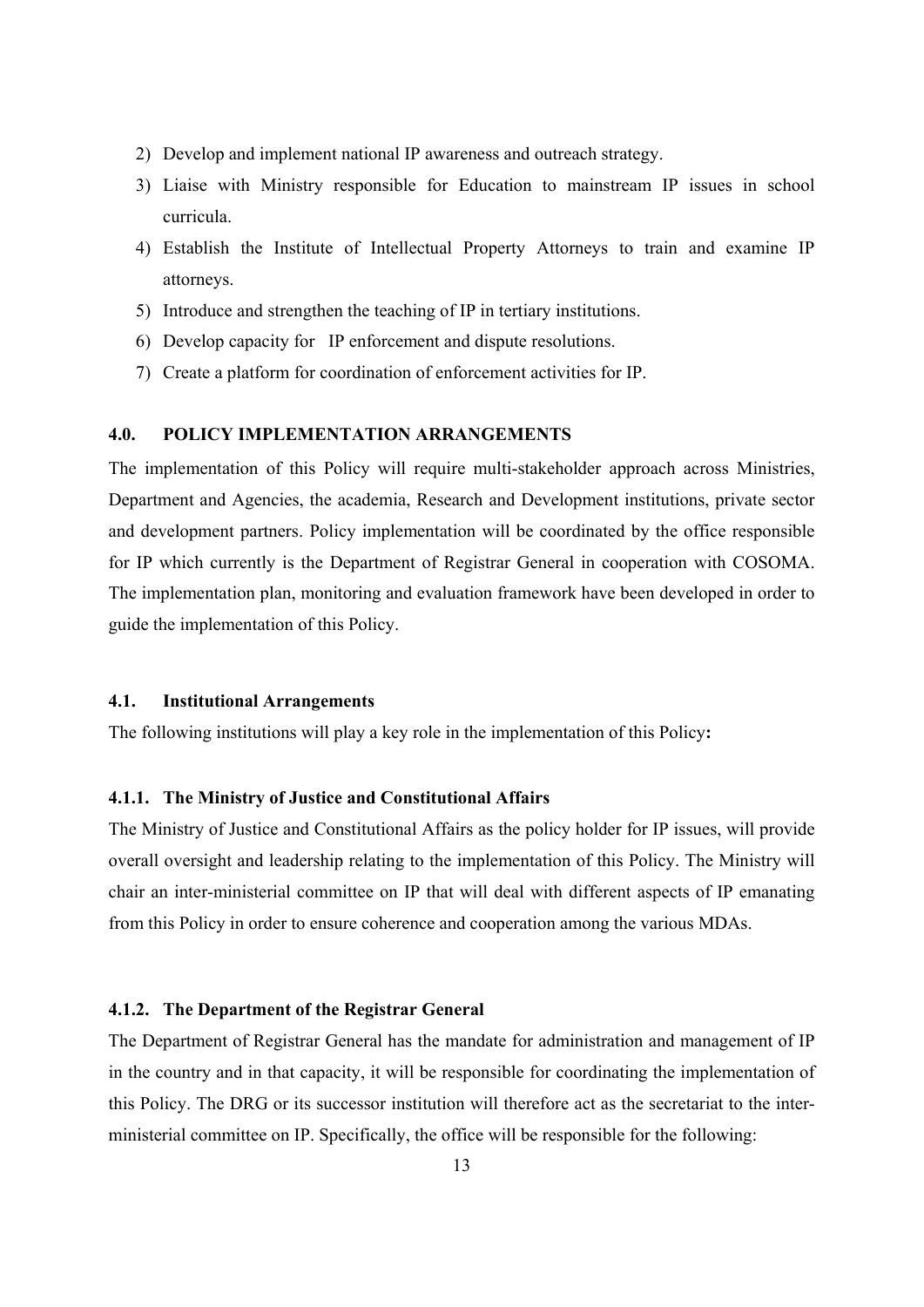- a) formulating a roadmap for creation of an autonomous agency that will be responsible for this Policy, administration and management of IP in the country and modernizing IP administration and management;
- b) ensuring the formulation of appropriate legal framework on IP;
- c) ensuring that IP is integrated and streamlined into related sectoral strategies;
- d) capacity building and infrastructural development for modern and effective IP administration, management and practice;
- e) developing capacity and expertise for international negotiations on issues pertaining to IP and national interest and to advise and support other MDAs regarding negotiations on IP issues;
- f) acting as the hub for the ecosystem of IP activities to ensure that every implementing institution is performing its role in tooling IP for national development; and
- g) Implementing IP awareness campaigns.

## **4.1.3. Ministry Responsible for Culture**

The Ministry responsible for culture, as the Policy Ministry responsible for COSOMA will cooperate with the Ministry of Justice and Constitutional Affairs in the implementation of this policy.

## **4.1.4. Copyright Society of Malawi (COSOMA)**

It is envisaged that once a new autonomous IP office is created, the Copyright Policy and administration functions will move from COSOMA to the new office and that COSOMA will focus on collective rights management on behalf of its members. Before the goal of restructuring and modernizing IP administration and management is achieved, COSOMA will closely cooperate with the Department of Registrar General in implementing strategies in this Policy which aim to create a conducive environment for IP in order to boost creativity and promote development of entrepreneurship in the arts and cultural development.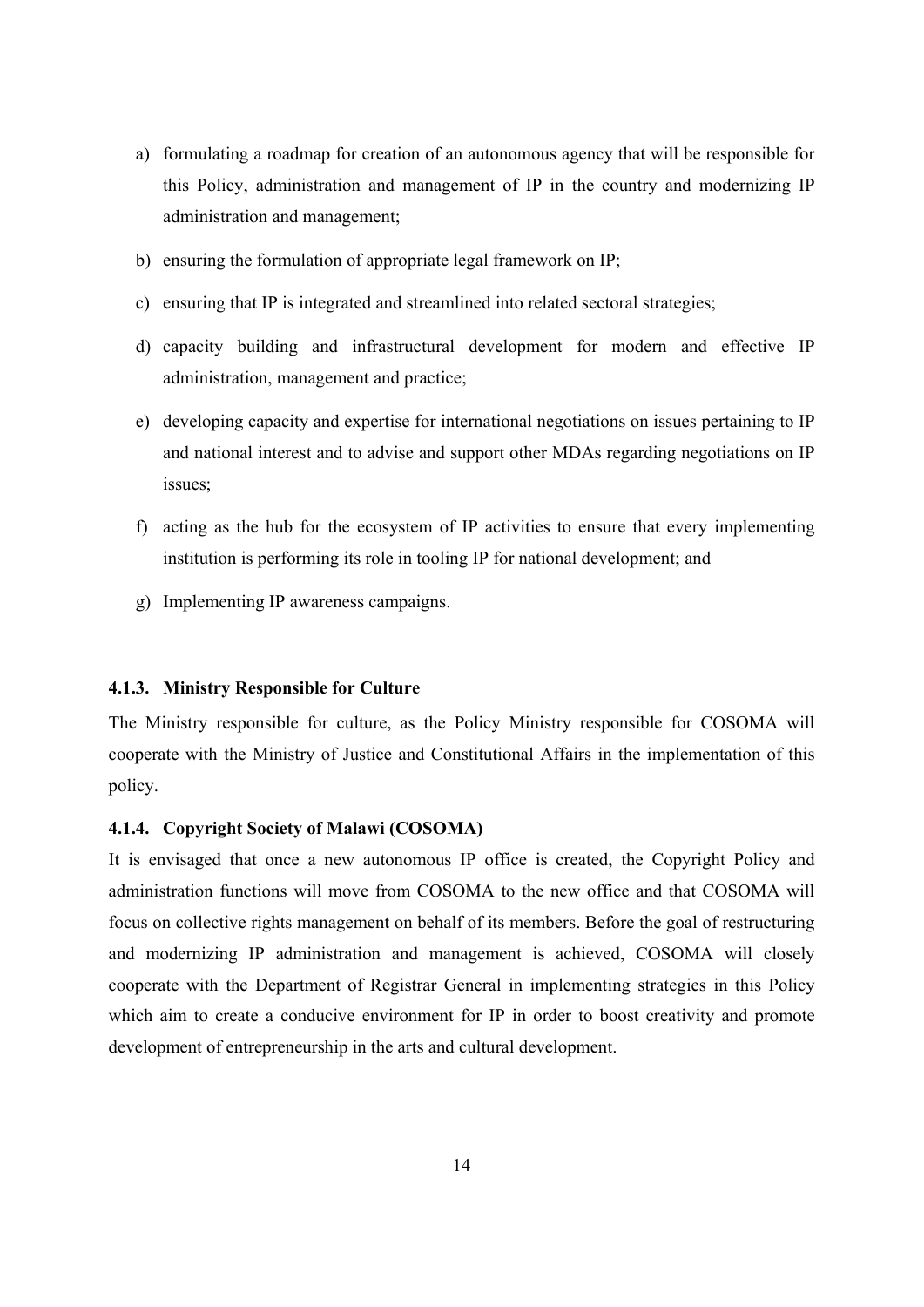## **4.1.5. National Commission for Science and Technology**

National Commission for Science and Technology will play the critical role of promoting the generation, protection and exploitation of IP by Malawian academic, research and development institutions and individuals NCST will be responsible for mobilizing resources to incentivize and support the generation and protection of IP, including incentivizing the learning and adaptation of existing technology to Malawian technological needs. NCST will work closely with DRG in creating an IP ecosystem that will support invention and innovation as building blocks for technological development.

## **4.1.6. Ministry of Industry, Trade and Tourism**

Intellectual property and the functions of the Department of Registrar General that relate to business registrations and business enablement environment are of direct relevance to the mandate of Ministry of Industry, Trade and Tourism as the Ministry responsible for facilitating and promoting the growth of industry and trade at both domestic and international levels. MoITT deals with WTO which is responsible for TRIPS and as well as negotiates Trade Agreements most of which contain a part on IP. MoITT will therefore work closely with the Department of Registrar General/IP office on IP issues and supporting the establishment of a modern and autonomous agency responsible for intellectual property; business registrations and associated functions. MoITT will also cooperate with the Department of Registrar General in launching the 'Create and Innovate in Malawi' initiative and link it with the Buy Malawian Strategy in order to boost innovation and IP-based entrepreneurship.

### **4.1.7. Environmental Affairs Department**

The Environmental Affairs Department as the office responsible for administering Access and Benefit Sharing Agreements with respect to the genetic resources of this country, will, cooperate with the DRG, in ensuring adequate protection of the traditional knowledge and associated genetic resources as intellectual property for development. The EAD will also coordinate with the DRG in the preparation of strategy and legislation on the protection of traditional knowledge and associated genetic resources.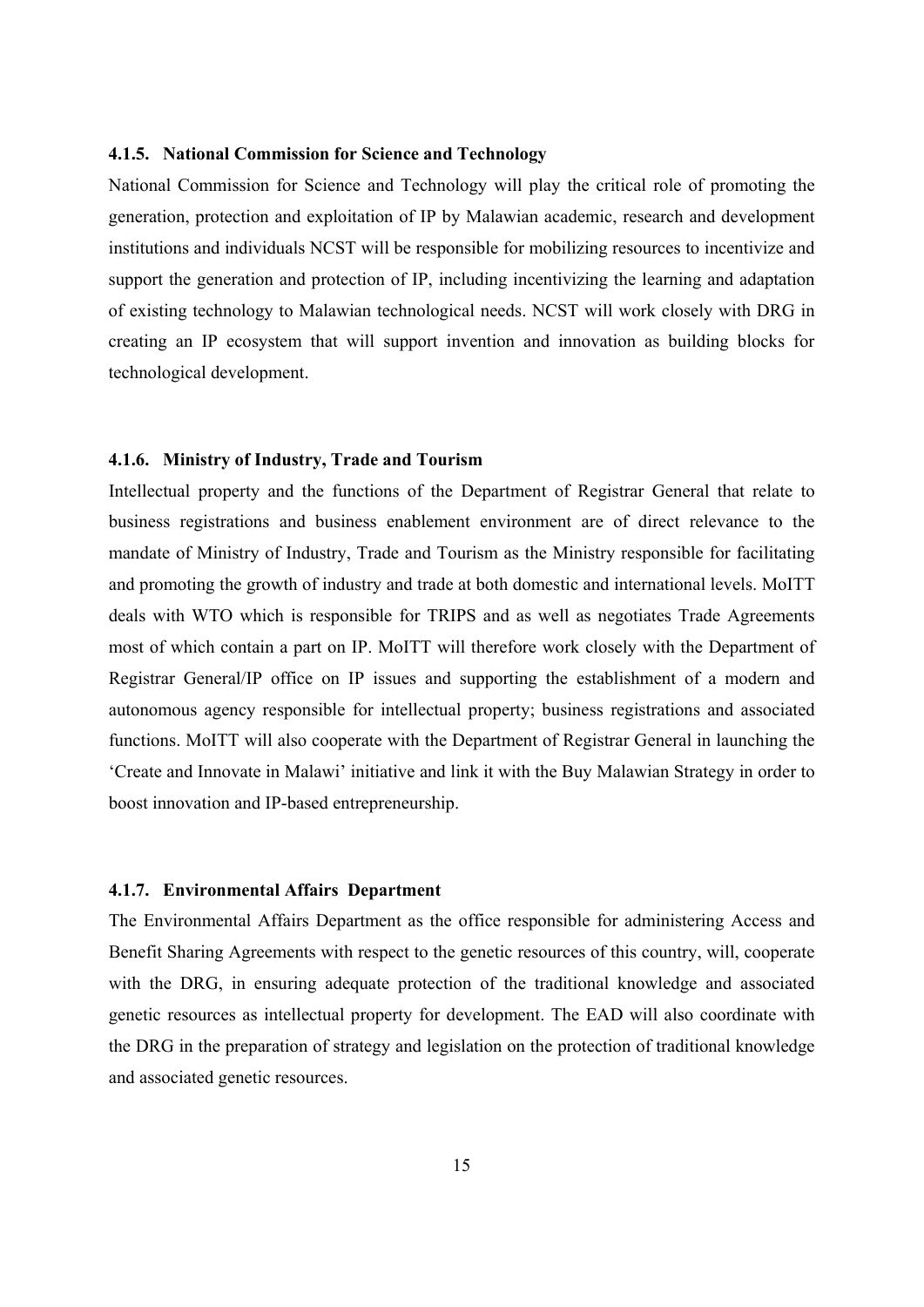## **4.1.8. Ministry of Agriculture, Irrigation and Water Development**

The Ministry of Agriculture, Irrigation and Water Development will have the primary role of promoting and incentivizing innovations in agriculture, in particular in the implementation of legislation on new varieties of plants. The Ministry will coordinate with DRG on the implementation of the Arusha Protocol on the Protection of New Varieties of Plants.

## **4.1.9. Department of Public Sector Reforms in Office of the President and Cabinet**

The Department responsible for public sector reforms in OPC will support and oversee the envisaged reforms and modernization of the Department of Registrar General.

### **4.1.10. Ministry of Finance, Economic Planning and Development**

The Ministry of Finance and Economic Planning will prioritize IP to ensure the mainstreaming of IP issues in national development policies and strategies. The Ministry will also provide resources and support the creation of an autonomous and modern agency to replace the Department of Registrar General with responsibility for IP, business registrations and regulation, and associated functions which relate to collection of non-tax revenues.

#### **4.1.11. Academic and Research and Development Institutions**

Academic and public research and development institutions will have the primary role of implementing institutional IP policies and strategies directed at promoting the generation, protection and exploitation of IP in their institutions.

## **4.1.12. Technical, Entrepreneurial Vocational Education and Training Authority**

As the agency responsible for vocational training, TEVETA will play the important role of building innovative capacity by encouraging and supporting adaptation of technology to local needs and the development of utility models and relevant incorporating IP modules in the curriculum for technical education.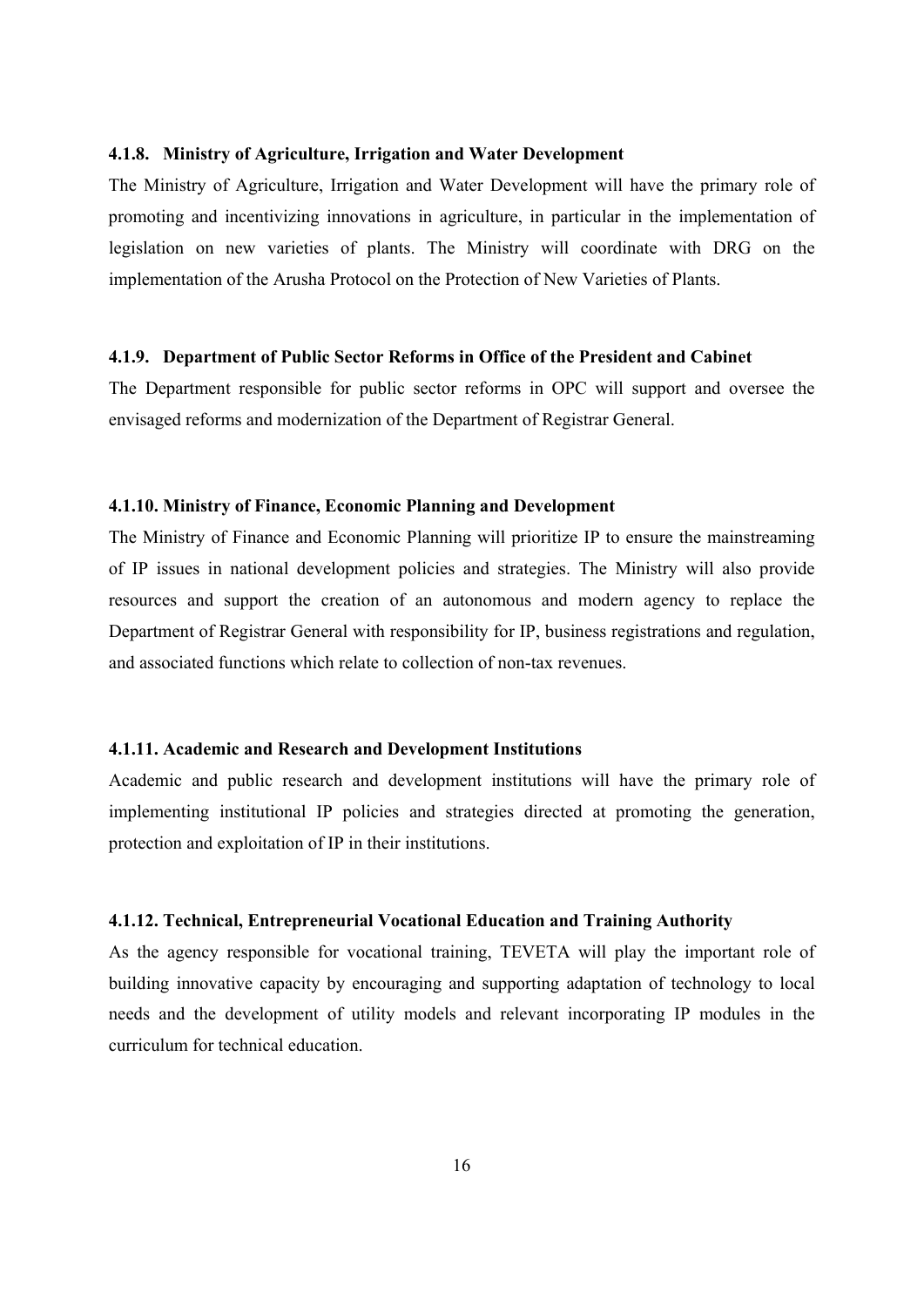## **4.1.13. Development Partners**

Development partners will support Government in the implementation of this Policy and the modernization of the Department of Registrar General into an autonomous office.

### **4.2. Implementation Plan**

The Policy Priority areas will be implemented in tandem with the Implementation Plan. The Implementation Plan, among others, highlights Policy objectives, strategy, responsibility and time frame. The Implementation Plan is attached hereto as *Annex1*.

## **4.3. Monitoring and Evaluation**

The Ministry of Justice and Constitutional Affairs shall, on regular basis, monitor progress of implementation of the Policy by key stakeholders. The Ministry will also conduct periodic evaluations to measure the progress in the implementation of this Policy. The Monitoring and Evaluation Plan is attached hereto as *Annex 2*.

The Ministry will ensure that the Policy evolves to address the changing needs in a dynamic world, however, the Policy will be subjected to review after every five (5) years.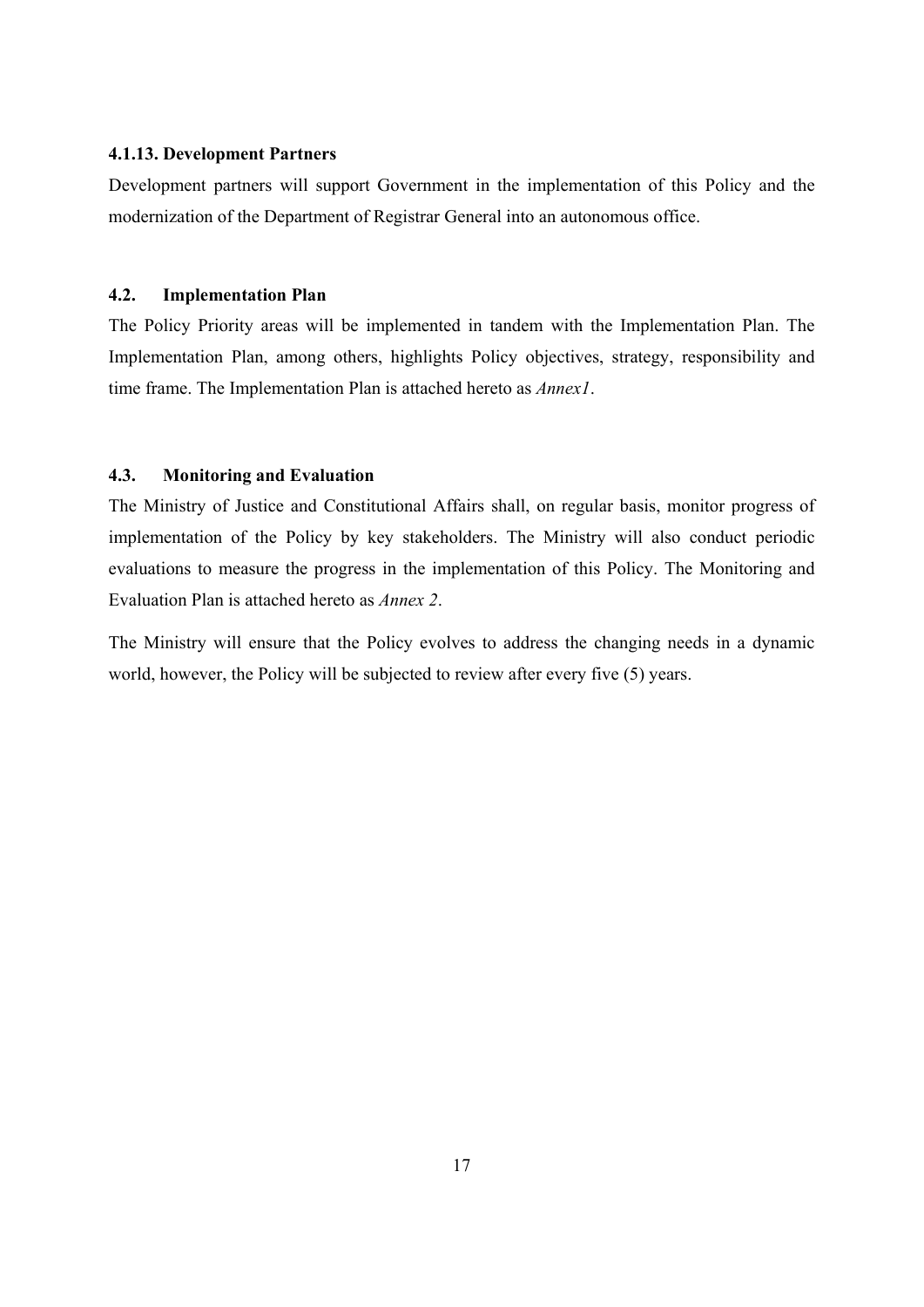## **ANNEX 1: IMPLEMENTATION PLAN**

## **Policy Priority Area 1: Establish Effective Institutional Framework to Modernize Administration of IPRs Policy Statement 1:** create an effective institutional framework and modernize IP administration and management in Malawi

| Objective                                                                                     | <b>Strategy</b>                                                                                                                                                                                     | <b>Responsibility</b>                                                | Time frame |
|-----------------------------------------------------------------------------------------------|-----------------------------------------------------------------------------------------------------------------------------------------------------------------------------------------------------|----------------------------------------------------------------------|------------|
| To establish effective<br>institutional framework<br>for the modern<br>administration of IPRs | Develop and implement the modernization<br>plan for the Department of Registrar<br>General in order to create a modern<br>autonomous agency.                                                        | MoJCA, DRG, OPC,<br>MoFEPD, DHRMD,<br>MoCECCD, COSOMA,<br>MoITT, DPs | 2019-2021  |
|                                                                                               | Develop legal framework for the<br>establishment of an autonomous office<br>responsible for administration of<br>intellectual property and other mandates of<br>the Department of Registrar General | MoJCA, DRG, MoCECCD,<br>OPC, COSOMA                                  | 2019       |
|                                                                                               | Develop and adopt an operational business<br>model.                                                                                                                                                 | MoFEPD, MoJCA MoITT,<br>DRG, COSOMA                                  | 2019-2020  |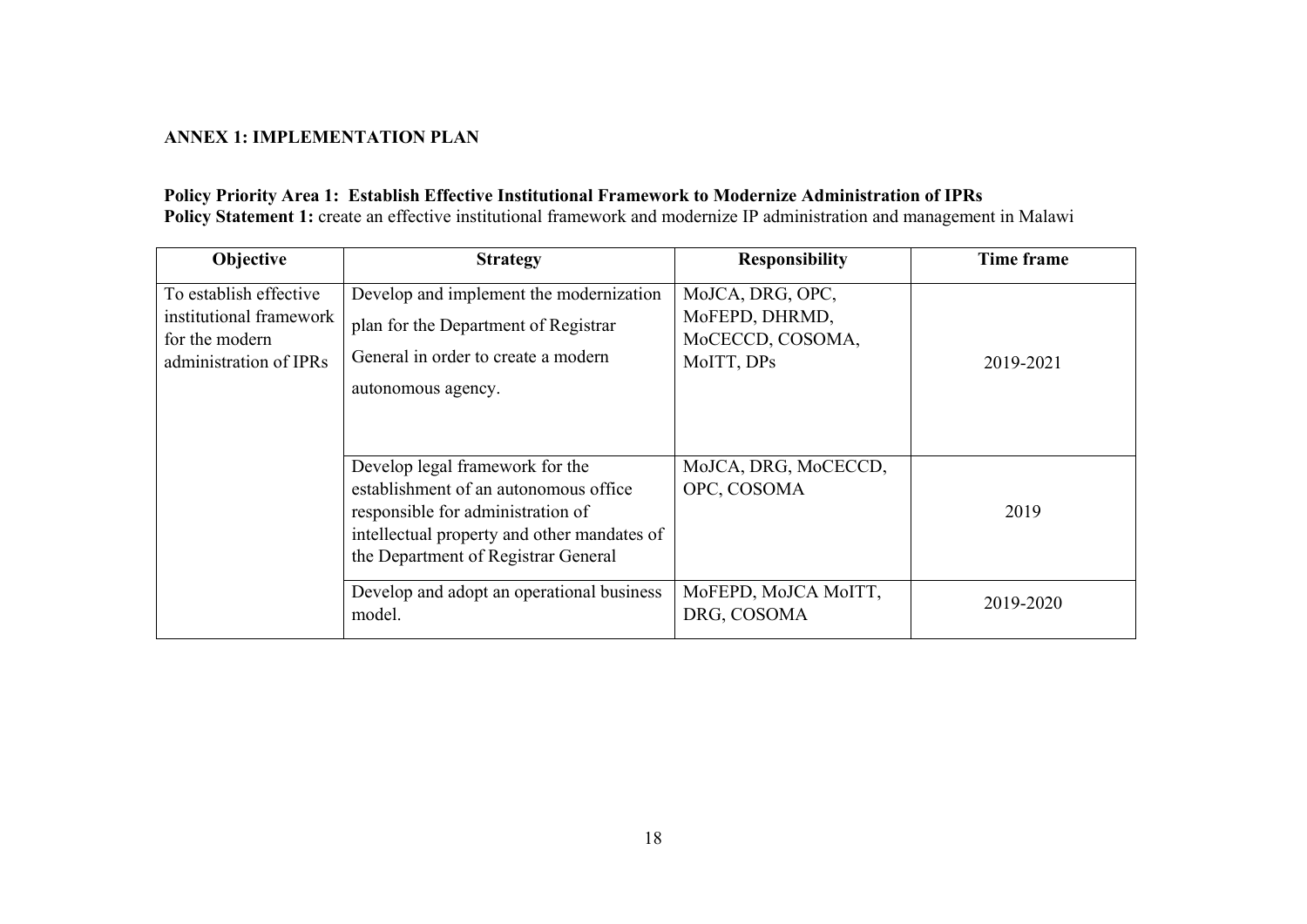## **Policy Priority Area 2: Generation and Protection of IP Assets**

Policy Statement 1: create an environment that will foster the generation and protection of IP assets.

| Objective                                                             | <b>Strategy</b>                                                                                                                                                                                                                                                      | <b>Responsibility</b>                          | Time frame |
|-----------------------------------------------------------------------|----------------------------------------------------------------------------------------------------------------------------------------------------------------------------------------------------------------------------------------------------------------------|------------------------------------------------|------------|
| To Provide effective and<br>balanced generation<br>protection of IPRs | Provide incentives for development of IPRs<br>academic and public research and<br>in<br>development institutions.                                                                                                                                                    | MoEST, NCST, DRG,<br>COSOMA, DPs               | 2019-2023  |
|                                                                       | Mainstream the generation of IP as a key<br>performance indicator for both institutions,<br>and employees and link the amount of<br>funding for research and development<br>activities in academic and other institutions<br>funded with public money to IPR output. | MoFEPD, MoEST, NCST,<br>DRG, COSOMA            | 2019-2023  |
|                                                                       | Promote the development of institutional IP<br>policies in universities and publicly funded<br>research and development institutions.                                                                                                                                | MoJCA, DRG, DHRMD,<br>OPC, Universities, MoEST | 2019-2023  |
|                                                                       | Establish an innovation fund to provide<br>special incentives and technical assistance<br>to innovators, to develop innovations in<br>areas of national interest such as energy<br>generation, agriculture, and health<br>technologies.                              | MoFEDP, OPC, DRG, DPs                          | 2019-2023  |
|                                                                       | Develop guidelines for supporting the<br>international protection of locally generated<br>IP assets with high marketability potential<br>in other countries                                                                                                          | DRG, NCST, TEVETA,<br>MoFAIC, DPs              | 2019       |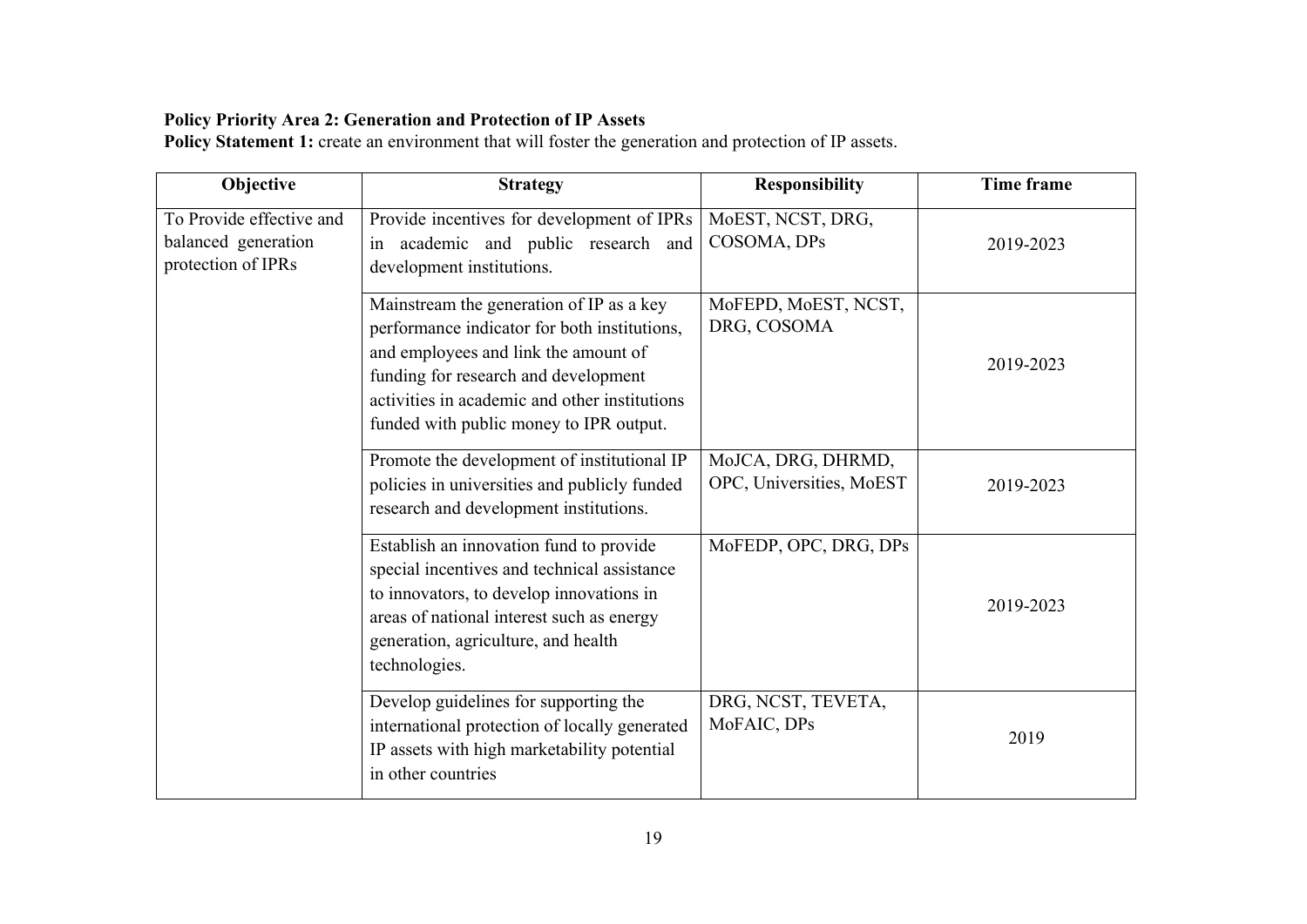| Promote reverse engineering and adaptation<br>to local conditions of existing technologies<br>in academic, research and development<br>institutions and vocational training<br>institutions in order to build innovative<br>capacity. | MoEST, NCST, DRG,<br>TEVETA, COSOMA, DPs,<br>Universities and colleges | 2019-2023 |
|---------------------------------------------------------------------------------------------------------------------------------------------------------------------------------------------------------------------------------------|------------------------------------------------------------------------|-----------|
| Promote innovations based on traditional<br>knowledge and traditional expressions of<br>folklore.                                                                                                                                     | MoEST, NCST, DRG,<br>TEVETA, COSOMA, DPs                               | 2019-2023 |

# **Policy Priority Area 3: Effective Exploitation and Commercialization of IPR Assets**

| Objective                                                                    | <b>Strategy</b>                                                                                                                                                                        | <b>Responsibility</b>                                                               | Time frame |
|------------------------------------------------------------------------------|----------------------------------------------------------------------------------------------------------------------------------------------------------------------------------------|-------------------------------------------------------------------------------------|------------|
| To strengthen the<br>exploitation and<br>commercialization of<br><b>IPRs</b> | Develop and implement guidelines for<br>supporting commercialization of IP within<br>and outside the country                                                                           | DRG, NCST, MoITT                                                                    | 2019-2023  |
|                                                                              | Promote establishment of innovation<br>centres or units in public universities and<br>research institutions to be responsible for<br>protection and commercialization of IP<br>assets. | MoEST, NCST, DRG,<br>NCHE, Public R&D<br>Institutions, Universities<br>and colleges | 2019-2023  |
|                                                                              | Develop contractual and licensing<br>guidelines to facilitate commercialization of<br><b>IPRs</b>                                                                                      | DRG, NSCT,                                                                          | 2019-2020  |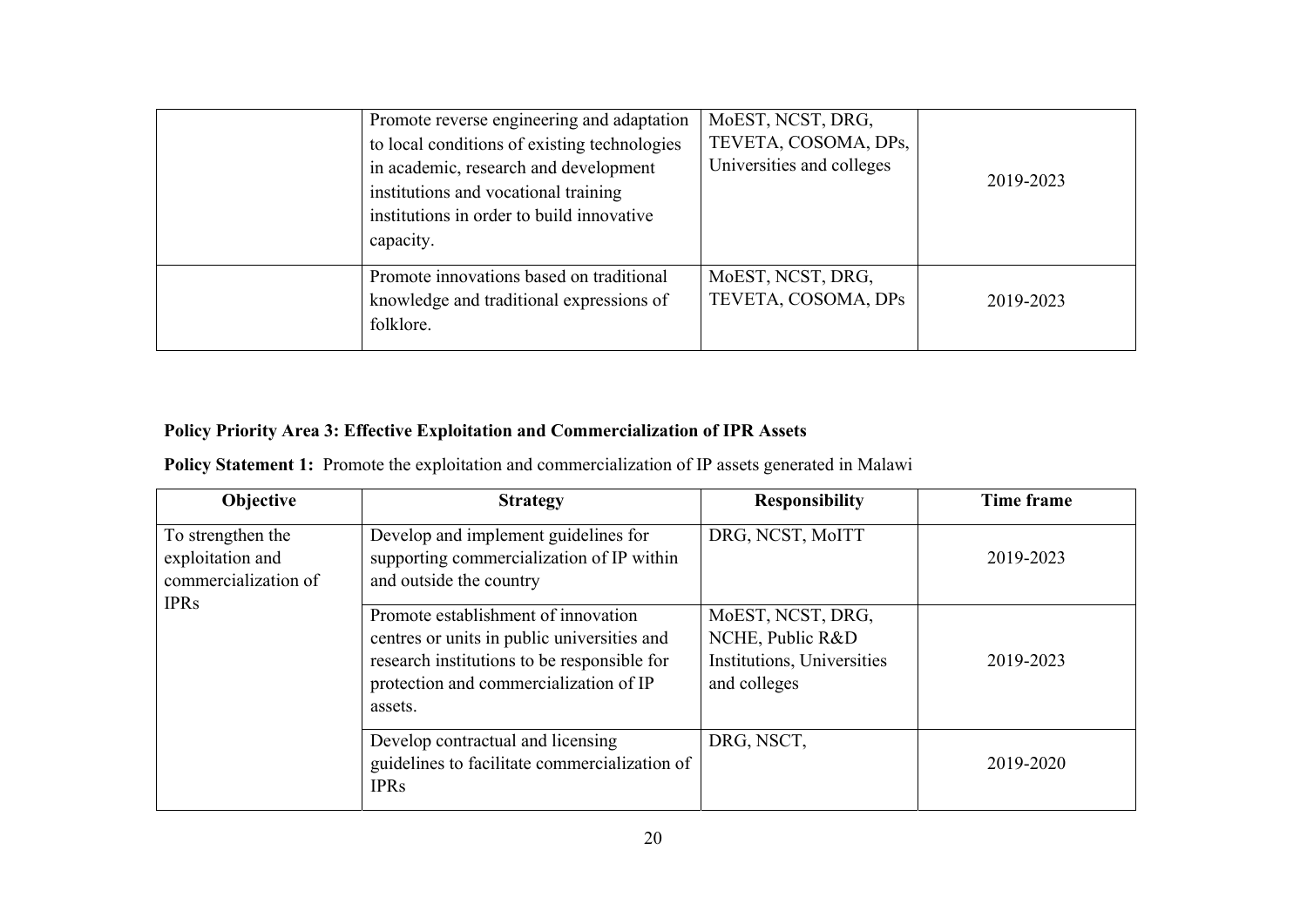| Develop and implement a strategy for IP<br>and branding for micro, small and medium<br>enterprises for business competitiveness and<br>growth.       | MoJCA, DRG, COSOMA,<br>MoITT,       | 2019-2020 |
|------------------------------------------------------------------------------------------------------------------------------------------------------|-------------------------------------|-----------|
| Identify avenues for showcasing and<br>marketing Malawian originating IPR-based<br>products.                                                         | DRG, MITC, MoITT,<br>COSOMA, MoFAIC | 2019-2023 |
| Develop a national database of IPRs<br>originating from Malawi.                                                                                      | DRG, NCST, NSO                      | 2020-2022 |
| Create or strengthen rights holder or<br>inventor associations to support the creative<br>industry that may add value and exploit<br>creative works. | DRG, NCST, COSOMA,                  | 2019-2023 |

## **Policy Priority Area 4: Effective and Balanced Legal Regime for IPRs**

Policy Statement 1: provide an effective and balanced IP legal framework that will promote creativity and innovation for sustainable development.

| Objective                                                                         | <b>Strategy</b>                                             | <b>Responsibility</b>          | Time frame |
|-----------------------------------------------------------------------------------|-------------------------------------------------------------|--------------------------------|------------|
| To create an IPR<br>ecosystem that will<br>stimulate creativity and<br>innovation | Review legislation on Patents, Copyright<br>and Designs     | MoJCA, DRG, COSOMA,<br>MoCECCD | 2020       |
|                                                                                   | Implement protection of utility models                      | DRG, MoJCA,                    | 2020       |
|                                                                                   | Provide for adequate and balanced<br>enforcement procedures | MoJCA, DRG, COSOMA             | 2019-2021  |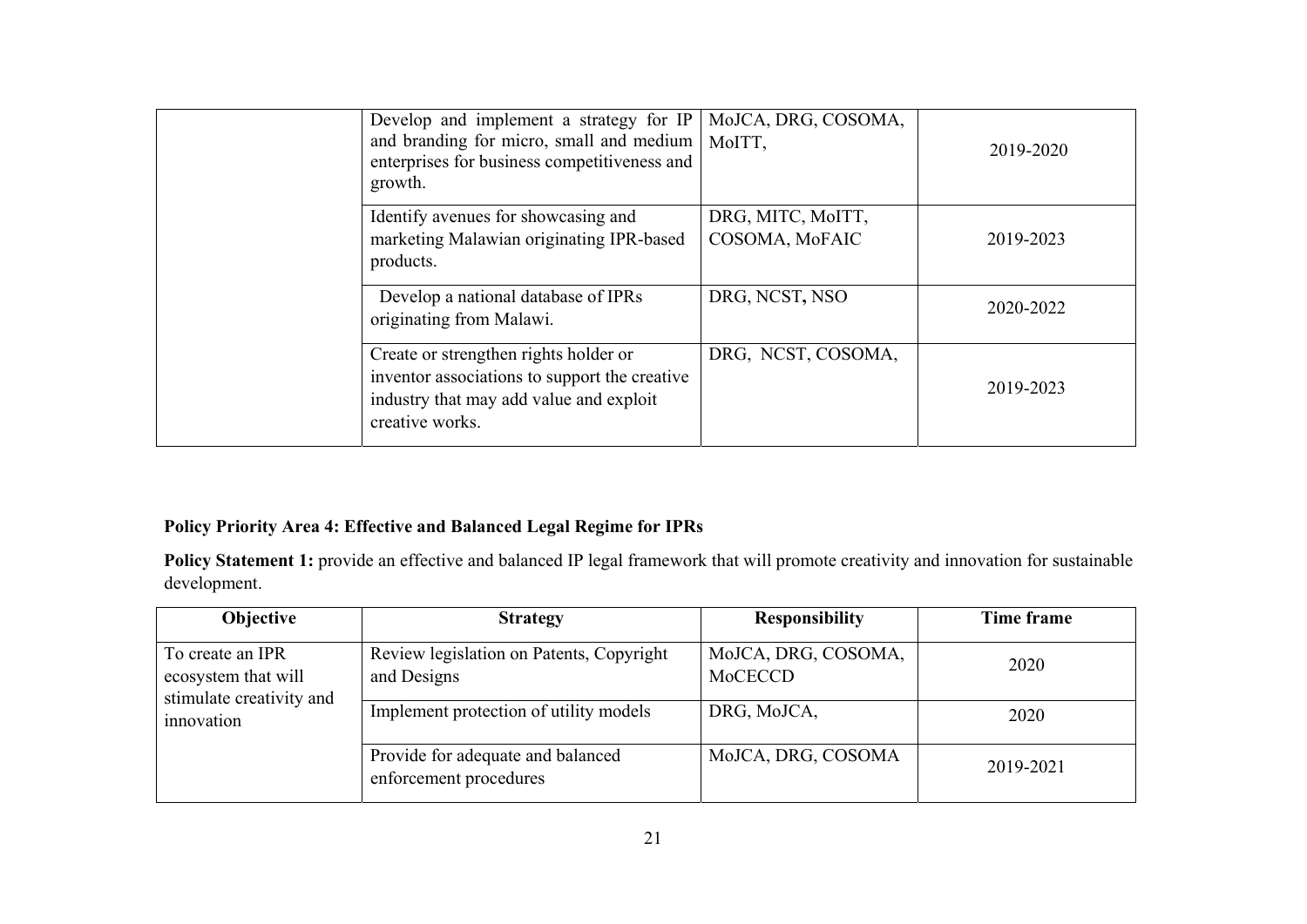| Periodic review of sanctions and remedies<br>for IP infringement                                                                                                                                                      | MoJCA, DRG, COSOMA,                   | 2019-2023 |
|-----------------------------------------------------------------------------------------------------------------------------------------------------------------------------------------------------------------------|---------------------------------------|-----------|
| Implement TRIPS Agreement, Marrakesh<br>Treaty and other international and regional<br>IP obligations in a manner that promotes<br>national interest in the areas of public<br>health, education and the environment. | MoJCA, DRG, MoH<br>MoITT, MoFAIC, DPs | 2019-2020 |
| Prepare legislation and strategies for the<br>protection and exploitation of traditional<br>knowledge, genetic resources and<br>expressions of folklore originating from<br>Malawi.                                   | MoJCA, DRG, DENR,<br>COSOMA, MoCECCD  | 2020-2021 |
| Enhance the capacity of the IP office for<br>negotiation and strategic participation in<br>international IP norm setting meetings on<br>matters of interest to Malawi.                                                | DRG, MoJCA, MoFEPD                    | 2019-2023 |
| Establish an inter-ministerial steering<br>committee on IP to deal with crosscutting<br>issues and ensure Policy coherence and<br>effective implementation of strategies and<br>IP activities.                        | MoJCA, DRG, OPC                       | 2019-2020 |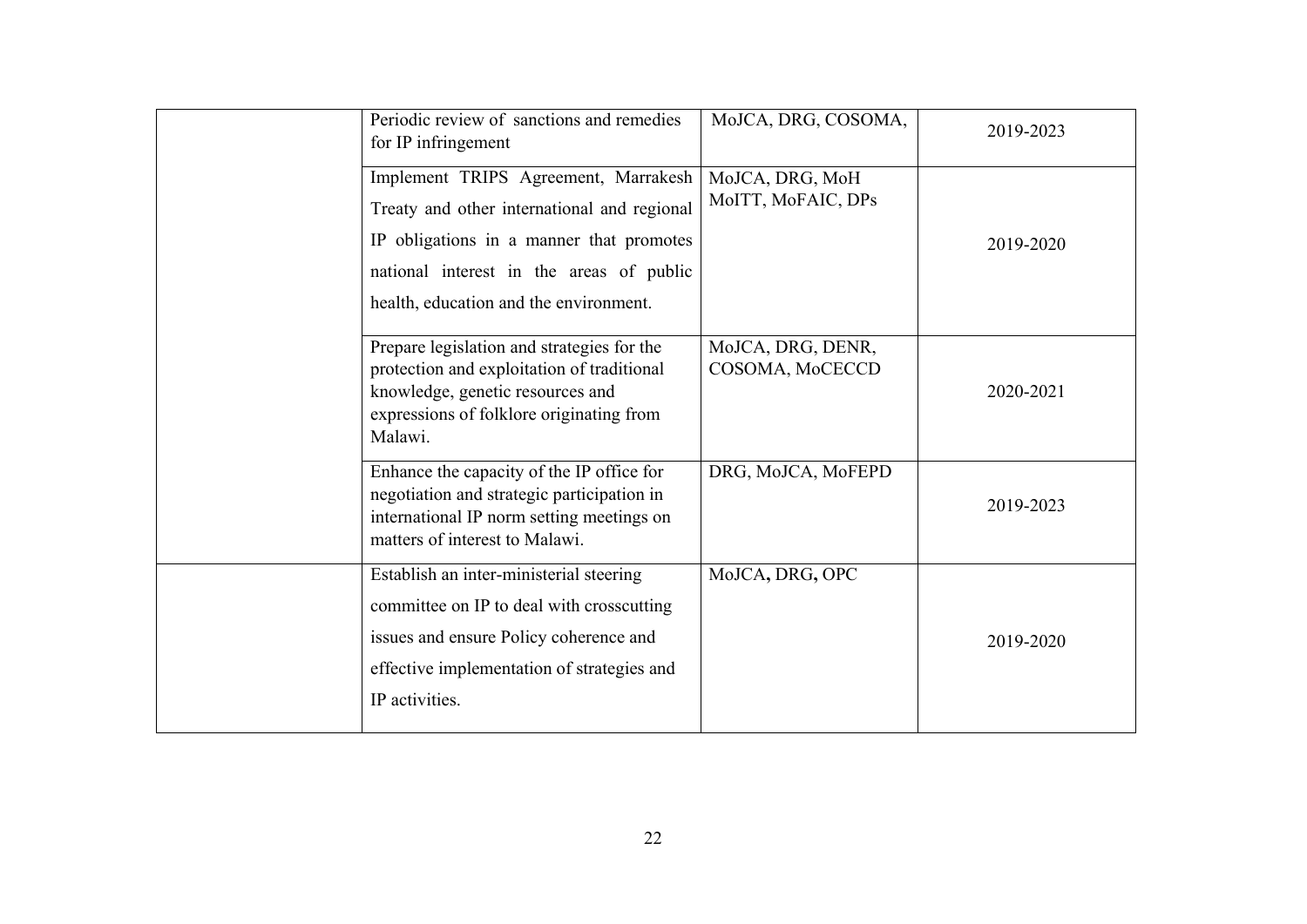## **Policy Priority Area 5: IP Awareness Creation and Capacity Building**

**Policy Statement 1:** raise the profile of IP as a tool for national development by building IP awareness and capacity for IP:

| Objective                                                  | <b>Strategy</b>                                                                                                                                                                                                                                                                   | <b>Responsibility</b>                              | Time frame |
|------------------------------------------------------------|-----------------------------------------------------------------------------------------------------------------------------------------------------------------------------------------------------------------------------------------------------------------------------------|----------------------------------------------------|------------|
| To create awareness<br>about the role of the IP<br>system. | Adopt and launch a national slogan 'Innovate<br>in Malawi' and link it to the 'Buy Malawian<br>Strategy' in order to raise the profile of<br>creativity and innovation and to create a sense<br>of national pride in being innovative and<br>consuming Malawian created products. | MoJCA, DRG, MITC,<br>MoITT, NCST,<br>COSOMA, MCCCI | 2019-2023  |
|                                                            | Develop<br>implement<br>national<br>and<br>IP<br>awareness and outreach strategy.                                                                                                                                                                                                 | DRG, COSOMA, NCST                                  | 2019-2023  |
|                                                            | Liaise with Ministry of Education to include<br>IP in school curricula.                                                                                                                                                                                                           | DRG, COSOMA, NCST,<br>MoEST                        | 2019-2023  |
|                                                            | Establish Institute of Intellectual Property<br>Attorneys to train and examine IP attorneys.                                                                                                                                                                                      | MoJCA, DRG, NCST                                   | 2020-2021  |
|                                                            | Introduce and strengthen the teaching of IP in<br>tertiary institutions.                                                                                                                                                                                                          | DRG, COSOMA, NCST,<br>MoEST, TEVETA                | 2019-2023  |
|                                                            | Develop capacity for law enforcement<br>agencies and the judiciary for IP enforcement<br>and dispute resolutions                                                                                                                                                                  | MoJCA, DRG,<br><b>COSOMA</b>                       | 2019-2023  |
|                                                            | Create a platform for coordination of<br>enforcement activities for IP                                                                                                                                                                                                            | DRG, COSOMA, MRA,<br>MoHS                          | 2019-2023  |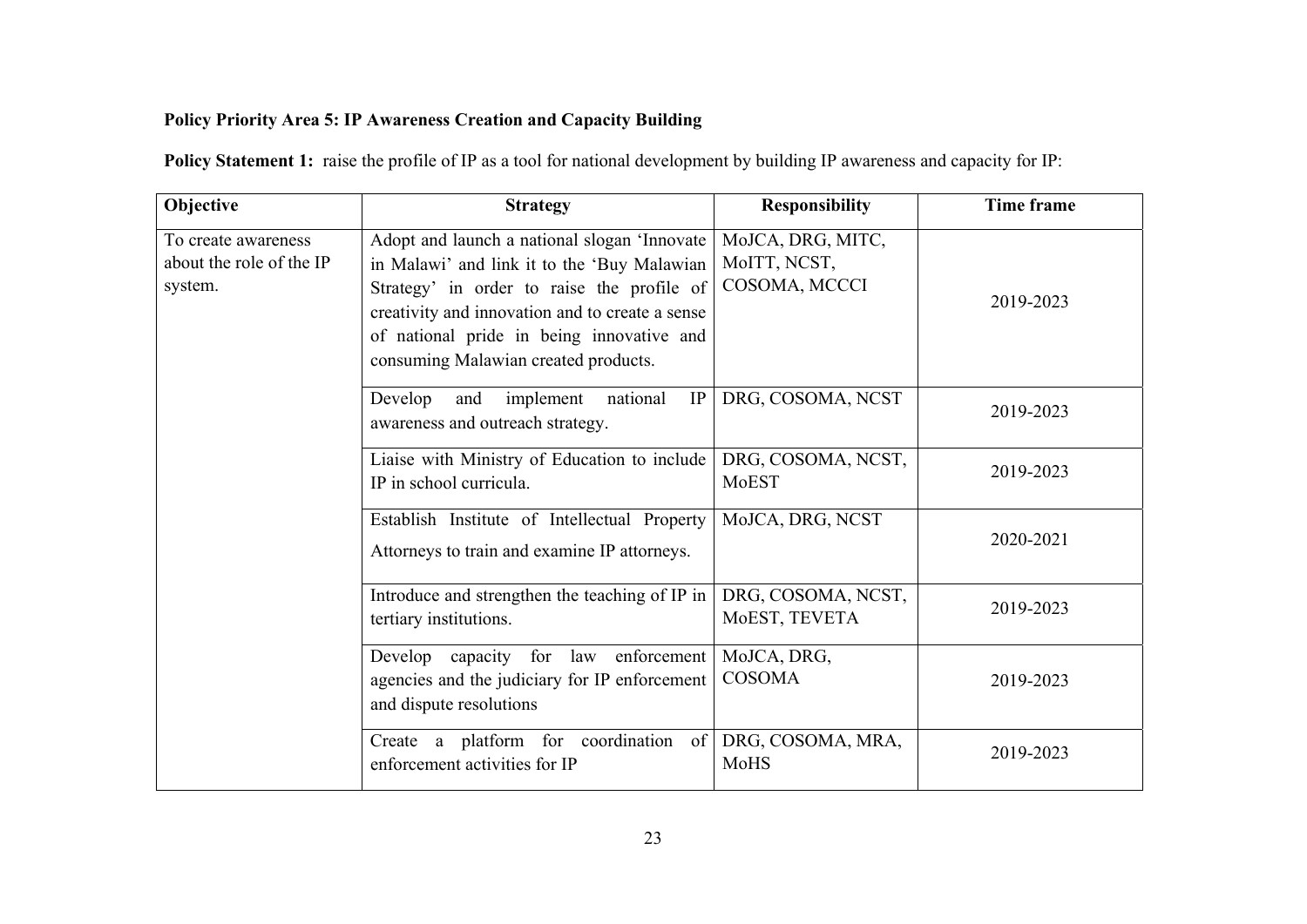## **ANNEX 2: MONITORING AND EVALUATION PLAN**

## **POLICY PRIORITY AREA 1: Establish Effective Institutional Framework to Modernize Administration of IPRs**

**Outcome:** Modernized and improved IP administration and management

Policy Statement 1: create an effective institutional framework and modernize IP administration and management in Malawi

| Objective (s)  | Output (s)              | Performance      | <b>Baseline</b> | <b>Target</b> | Source of           | <b>Assumptions/Risks</b> |
|----------------|-------------------------|------------------|-----------------|---------------|---------------------|--------------------------|
|                |                         | Indicator(s)     |                 |               | <b>Verification</b> |                          |
| To establish   | Modernization plan for  | modernization    | $\theta$        |               | Reports on the      | Commitment and           |
| effective      | DRG developed and       | plan in place    |                 |               | modernization       | willingness of           |
| institutional  | implemented             |                  |                 |               | plan for DRG        | stakeholders             |
| framework for  |                         |                  |                 |               | being developed     |                          |
| the modern     |                         |                  |                 |               | and                 |                          |
| administration |                         |                  |                 |               | implemented         |                          |
| of IPRs        | Legal framework for     | Legal            | $\theta$        |               | Legal               | Commitment and           |
|                | the establishment of an | framework for    |                 |               | framework for       | willingness of           |
|                | autonomous office       | the              |                 |               | the                 | stakeholders             |
|                | developed               | establishment of |                 |               | establishment of    |                          |
|                |                         | autonomous       |                 |               | autonomous          |                          |
|                |                         | office in place  |                 |               | office in place     |                          |
|                | <b>Business model</b>   | Business model   | $\Omega$        |               | Report on           | Stakeholder              |
|                | developed and adopted   | in place         |                 |               | developed           | willingness and          |
|                |                         |                  |                 |               | business model      | stakeholders             |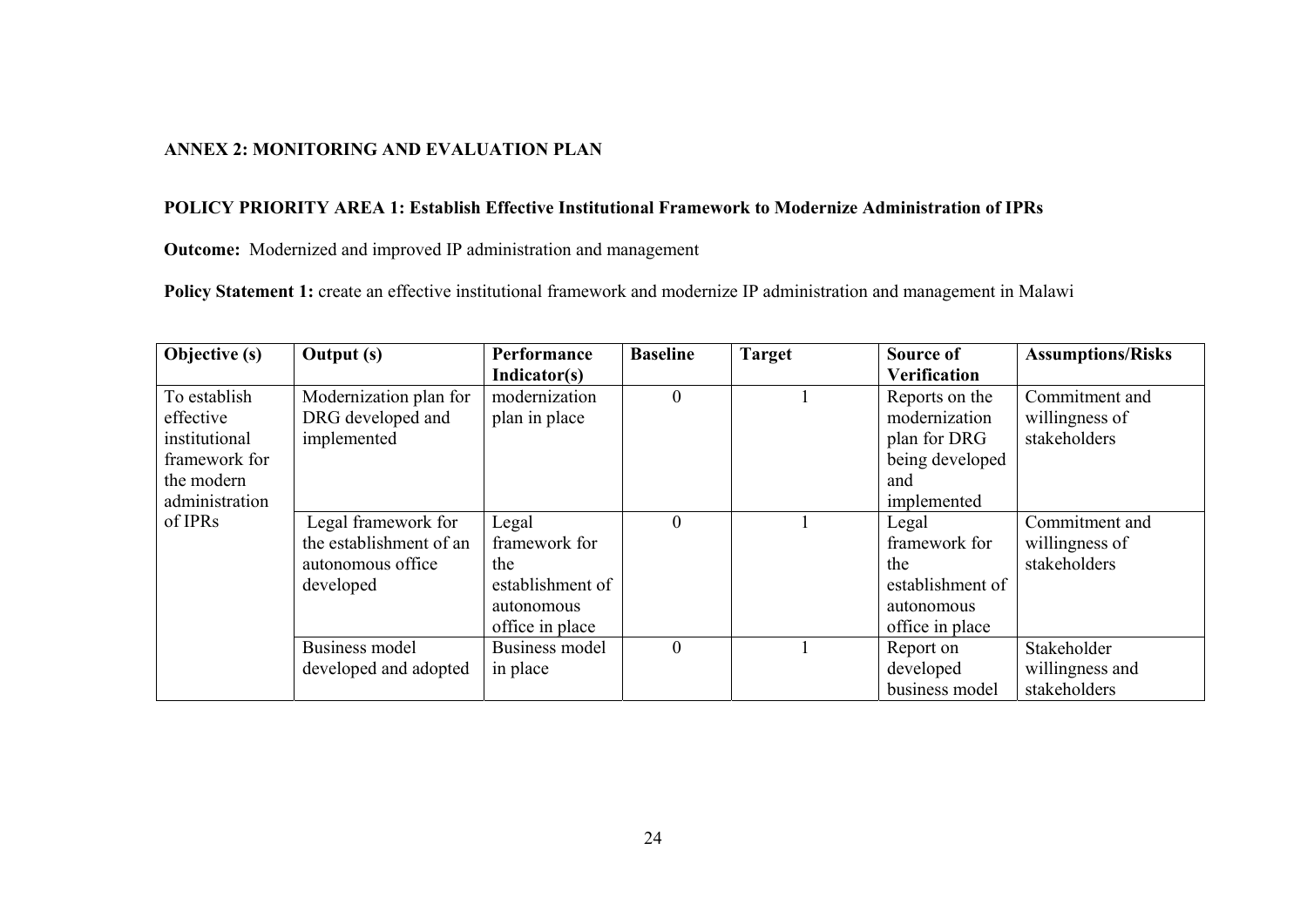## **Policy Priority 2: Generation and Protection of IP Assets**

**Outcome:** Increased generation and protection of IP assets both within and outside of Malawi.

| Policy Statement 1: create an environment that will foster the generation and protection of IP assets |  |  |  |  |  |
|-------------------------------------------------------------------------------------------------------|--|--|--|--|--|
|                                                                                                       |  |  |  |  |  |

| <b>Objective (s)</b> | <b>Output</b> (s)         | <b>Performance</b>  | <b>Baseline</b>  | <b>Target</b> | Source of    | <b>Assumptions/Risks</b> |
|----------------------|---------------------------|---------------------|------------------|---------------|--------------|--------------------------|
|                      |                           | Indicator(s)        |                  |               | Verification |                          |
| To Provide           | Incentives for            | Percentage of       | $\overline{0}$   | 100           | Budget       | Stakeholders and         |
| effective and        | development of IPRs       | support provided    |                  |               | Documents    | institutions'            |
| balanced             | provided                  | for innovation      |                  |               | Reports      | commitment/willing       |
| generation           |                           |                     |                  |               |              | ness                     |
| protection of        | Generation of IP as a     | Generation of IP    | $\overline{0}$   |               | Reports      | Commitment/willing       |
| <b>IPRs</b>          | key performance           | as a key            |                  |               |              | ness of stakeholders     |
|                      | indicator mainstreamed    | performance         |                  |               |              |                          |
|                      |                           | indicator in place  |                  |               |              |                          |
|                      | Institutional IP policies | Number of           | $\boldsymbol{0}$ | 10            | IP Policy    | Availability of          |
|                      | developed                 | institutional IP    |                  |               | Documents    | funds, willingness       |
|                      |                           | policies developed  |                  |               |              | and commitment of        |
|                      |                           |                     |                  |               |              | stakeholders             |
|                      | <b>Innovation Fund</b>    | Innovation Fund in  | $\overline{0}$   |               | Financial    | Willingness and          |
|                      | established               | place               |                  |               | reports      | commitment of            |
|                      |                           |                     |                  |               |              | stakeholders             |
|                      |                           |                     |                  |               | Project      |                          |
|                      |                           |                     |                  |               | Documents    |                          |
|                      | Guidelines for            | Guidelines in place | $\boldsymbol{0}$ |               | Approved     | Stakeholders'            |
|                      | supporting the            |                     |                  |               | Guidelines   | commitment and           |
|                      | international protection  |                     |                  |               | document     | willingness              |
|                      | of locally generated IP   |                     |                  |               |              |                          |
|                      | developed                 |                     |                  |               |              |                          |
|                      | -Trainings on             | number of           | $\overline{0}$   | 10            | Training     | Willingness and          |
|                      | traditional Knowledge     | trainings           |                  |               | reports      | commitment among         |
|                      | and culture based         | conducted           |                  |               |              | stakeholders             |
|                      | innovations conducted     |                     |                  |               |              |                          |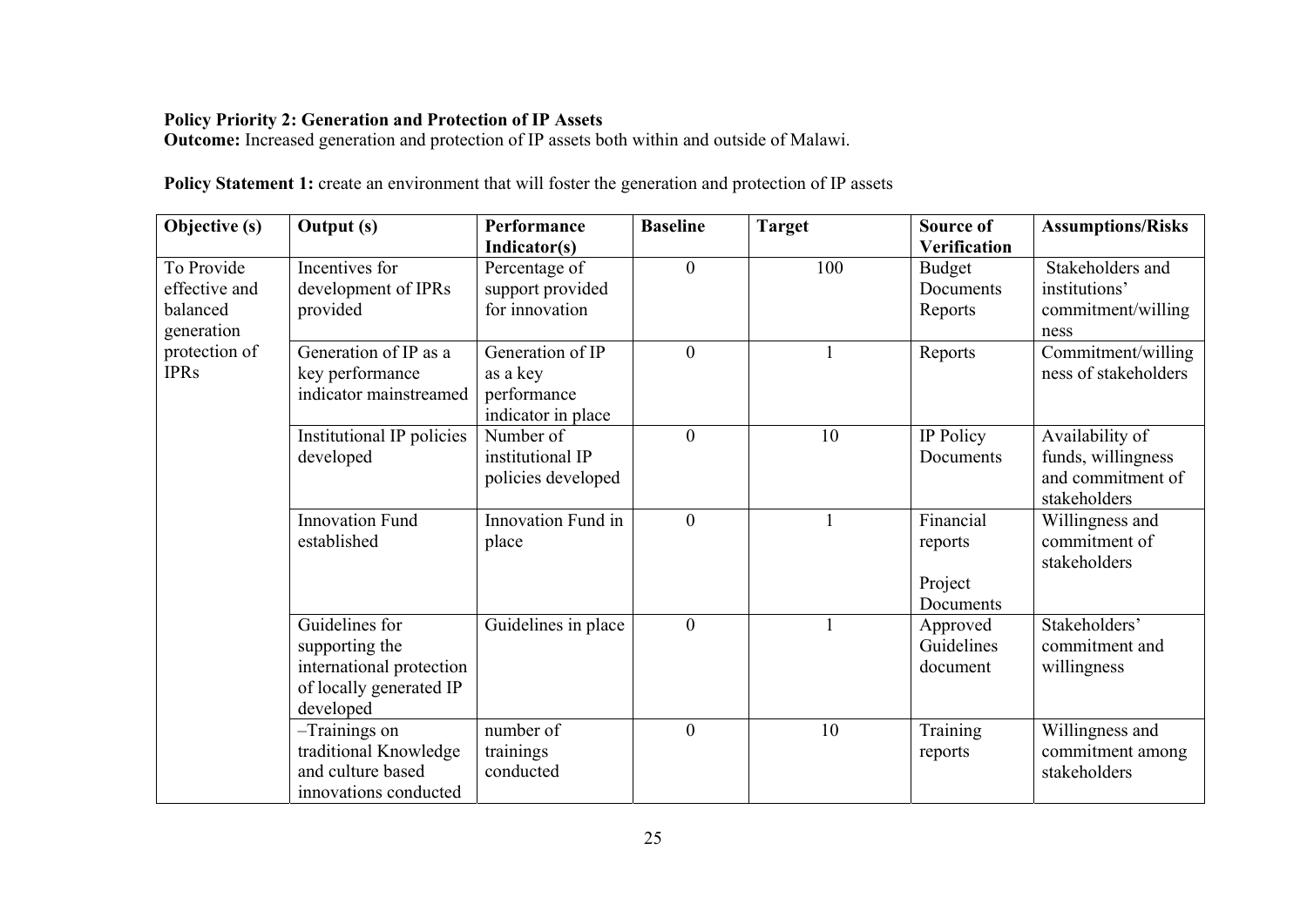| Innovations based on  | Number of            |  | Reports | Stakeholders'  |
|-----------------------|----------------------|--|---------|----------------|
| traditional knowledge | innovations based    |  |         | commitment and |
| and culture developed | on traditional       |  |         | willingness    |
| and protected         | knowledge and        |  |         |                |
|                       | traditional cultural |  |         |                |
|                       | expressions          |  |         |                |
|                       | developed            |  |         |                |

## **POLICY PRIORITY AREA 3: Effective Exploitation and Commercialization of IPR Assets**

**Outcome:** Increased exploitation and commercialization of IP assets both within and outside of Malawi Policy Statement 1: Promote the exploitation and commercialization of IP assets generated in Malawi

| Objective (s)        | <b>Output</b> (s)  | Performance           | <b>Baseline</b>  | Targe | Source of           | <b>Assumptions/Risks</b>   |
|----------------------|--------------------|-----------------------|------------------|-------|---------------------|----------------------------|
|                      |                    | Indicator(s)          |                  |       | <b>Verification</b> |                            |
| To strengthen the    | Guidelines for     | Guidelines document   | $\mathbf{0}$     |       | Approved            | Stakeholders' commitment   |
| exploitation and     | supporting         | for supporting        |                  |       | Guidelines          | and willingness            |
| commercialization of | commercialization  | commercialization of  |                  |       | document            |                            |
| <b>IPRs</b>          | of IP developed    | IP in place           |                  |       |                     |                            |
|                      | and implemented    |                       |                  |       |                     |                            |
|                      | Innovation centres | Number of             | $\boldsymbol{0}$ | 12    | operational         | Stakeholders' commitment   |
|                      | or units in public | innovation centres in |                  |       | innovation          | and willingness            |
|                      | universities and   | public universities   |                  |       | centres.            |                            |
|                      | research           | and research          |                  |       | minutes,            |                            |
|                      | institutions       | institutions          |                  |       | reports             |                            |
|                      | established        | established           |                  |       |                     |                            |
|                      | contractual and    | contractual and       | $\mathbf{0}$     |       | Reports             | Willingness and commitment |
|                      | licensing          | licensing guidelines  |                  |       |                     | from stakeholders          |
|                      | guidelines         | in place              |                  |       |                     |                            |
|                      | developed          |                       |                  |       |                     |                            |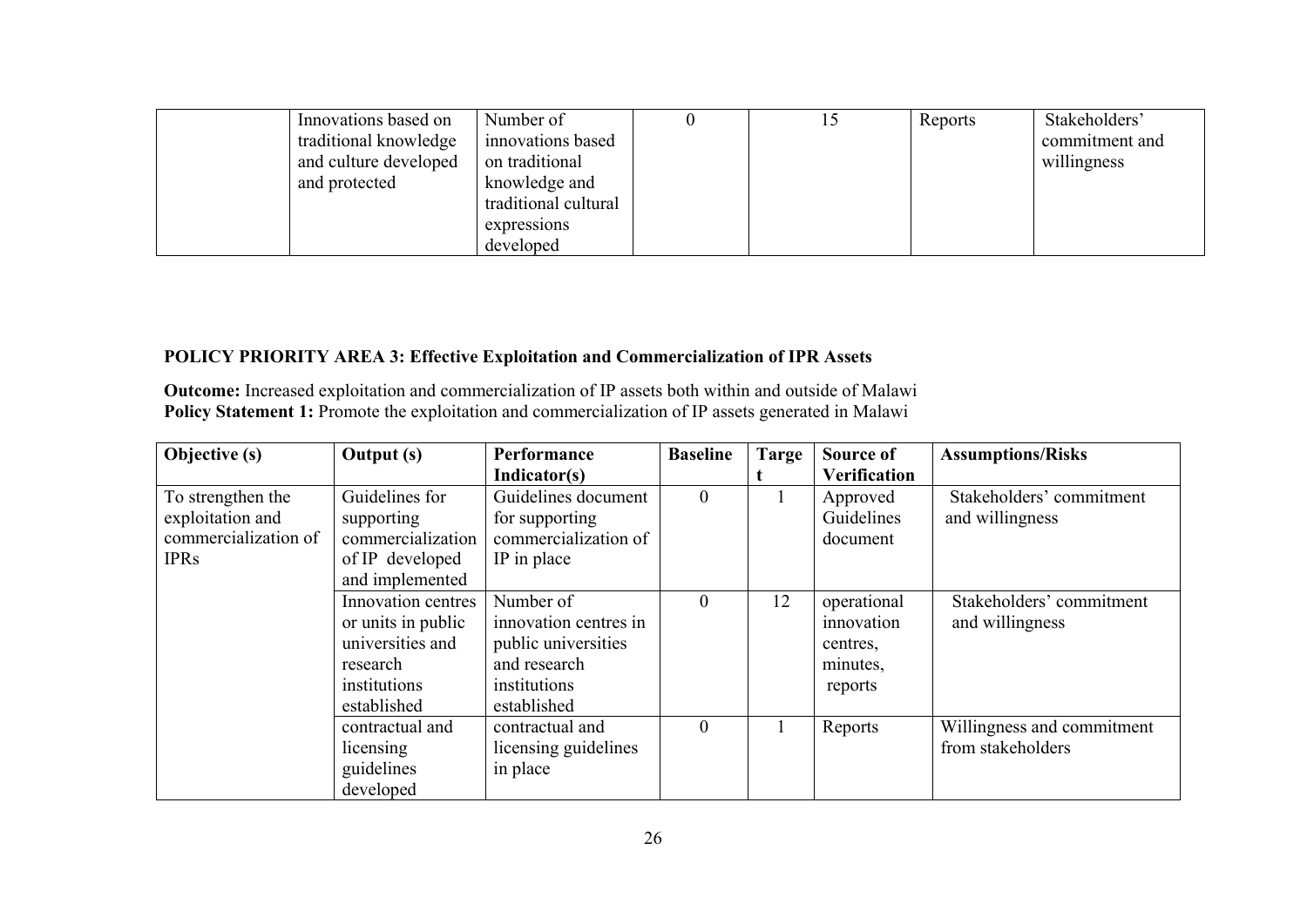| Strategy for IP<br>and branding for<br><b>MSMEs</b><br>developed and<br>implemented                    | Strategy for IP and<br>branding of MSMEs<br>adopted                                                          | $\theta$       |                | Project<br>document                                  | Willingness and commitment<br>from stakeholders |
|--------------------------------------------------------------------------------------------------------|--------------------------------------------------------------------------------------------------------------|----------------|----------------|------------------------------------------------------|-------------------------------------------------|
| Avenues for<br>showcasing<br>marketing<br>Malawian<br>originating IPR-<br>based products<br>identified | Number of avenue<br>for showcasing<br>marketing Malawian<br>originating IPR-<br>based products<br>identified | $\overline{0}$ | 35             | Reports and<br>records                               | Willingness and commitment<br>from stakeholders |
| National database<br>of IPRs developed                                                                 | <b>Operational National</b><br>database of IPRs in<br>place                                                  | $\overline{0}$ |                | Operational<br>Database of<br><b>IPRs</b><br>Reports | Willingness and commitment<br>from stakeholders |
| Rights holder and<br>inventor<br>associations<br>created                                               | Number of<br>associations created                                                                            | $\overline{0}$ | $\overline{3}$ | Progress<br>Reports                                  | Commitment and willingness<br>from stakeholders |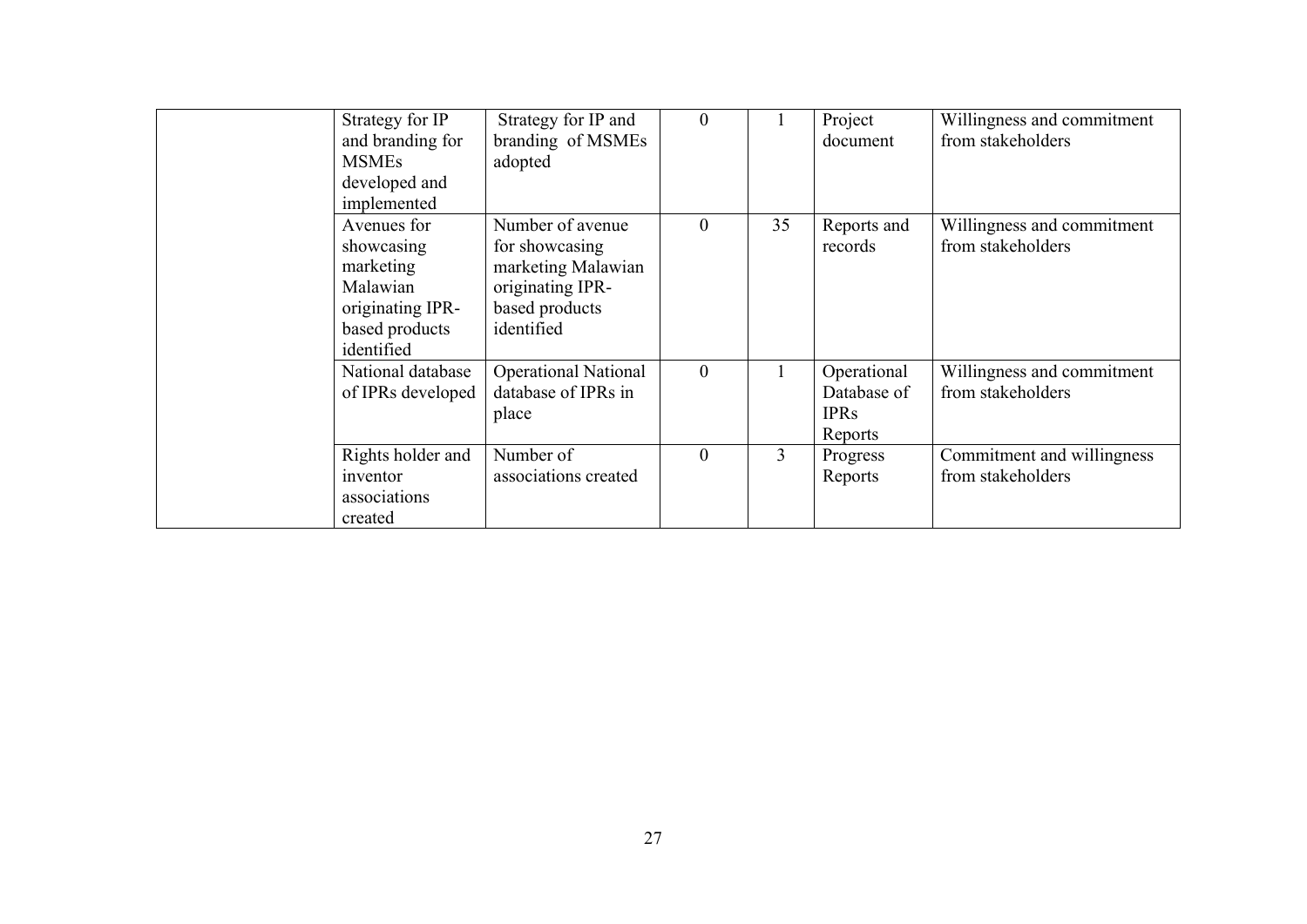## **POLICY PRIORITY AREA 4: Effective and Balanced Legal Regime for IPRs**

## **Outcome:** Effective and balanced legal framework and environment for IPRs

Policy Statement: Provide an effective and balanced IP legal framework that will promote creativity and innovation for sustainable development

| Objective (s)    | <b>Output</b> (s) | Performance     | <b>Baseline</b>  | Target | Source of             | <b>Assumptions/Risks</b> |
|------------------|-------------------|-----------------|------------------|--------|-----------------------|--------------------------|
|                  |                   | Indicator(s)    |                  |        | Verification          |                          |
| To create an IPR | Legislation on    | Percentage of   | $\boldsymbol{0}$ | 100    | Review meetings       | Stakeholders' commitment |
| ecosystem that   | patents,          | legislations on |                  |        | Reports, copies of    |                          |
| will stimulate   | copyright and     | patents and     |                  |        | reviewed legislations |                          |
| creativity and   | designs           | designs         |                  |        |                       |                          |
| innovation       | reviewed          | reviewed        |                  |        |                       |                          |
|                  | Protection of     | Protection of   | $\boldsymbol{0}$ |        | Copy of legislation   | Stakeholders' commitment |
|                  | utility models    | utility models  |                  |        |                       | and willingness          |
|                  | enforced          | in place        |                  |        |                       |                          |
|                  | Adequate and      | Number of       | $\boldsymbol{0}$ | 5      | Reports               | Stakeholders' commitment |
|                  | balanced          | regulatory      |                  |        |                       | and willingness          |
|                  | enforcement       | authorities     |                  |        |                       |                          |
|                  | procedures        | trained on      |                  |        |                       |                          |
|                  | Provided          | enforcement     |                  |        |                       |                          |
|                  |                   | procedures      |                  |        |                       |                          |
|                  | Sanctions and     | Percentage of   | $\mathbf{0}$     | 100    | Reports               | Stakeholders' commitment |
|                  | remedies for IP   | reviewed        |                  |        | Reviewed sanctions    | and willingness          |
|                  | infringement      | sanctions and   |                  |        | and remedies          |                          |
|                  | reviewed          | remedies for IP |                  |        | documents             |                          |
|                  |                   | infringement    |                  |        |                       |                          |
|                  | <b>TRIPS</b>      | Percentage of   | $\overline{2}$   | 100    | Reports               | commitment/ of           |
|                  | Agreement,        | <b>TRIPS</b>    |                  |        |                       | stakeholders             |
|                  | Marrakesh         | Agreement,      |                  |        |                       |                          |
|                  | Treaty and        | treaties and    |                  |        |                       |                          |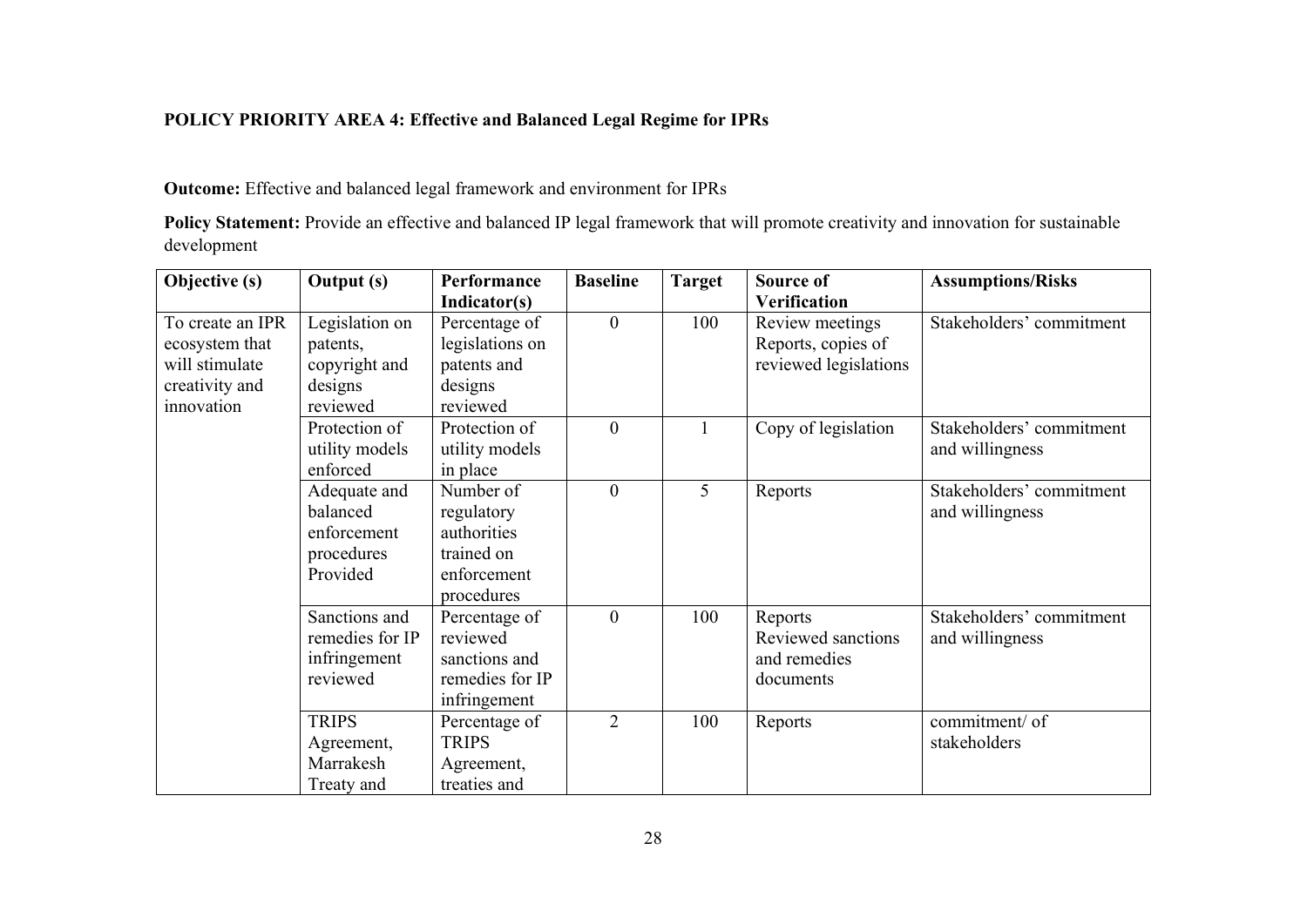| other<br>international<br>and regional IP<br>obligations                                                                               | other<br>international<br>and regional IP<br>obligations                                                                                                                        |                  |   |                                     |                                             |
|----------------------------------------------------------------------------------------------------------------------------------------|---------------------------------------------------------------------------------------------------------------------------------------------------------------------------------|------------------|---|-------------------------------------|---------------------------------------------|
| implemented                                                                                                                            | implemented                                                                                                                                                                     |                  |   |                                     |                                             |
| Legislation and<br>strategies for<br>the protection<br>and<br>exploitation of<br>traditional<br>knowledge,<br>genetic<br>resources and | Legislation for<br>the protection<br>and exploitation<br>of traditional<br>knowledge,<br>genetic<br>resources and<br>expressions of<br>folklore in                              | $\overline{0}$   | 1 | Legislation<br>document,<br>Reports | Stakeholders' commitment<br>and willingness |
| expressions of<br>folklore<br>developed                                                                                                | place<br>Strategies for<br>the protection<br>and exploitation<br>of traditional<br>knowledge,<br>genetic<br>resources and<br>traditional<br>cultural<br>expressions in<br>place | $\boldsymbol{0}$ | 1 | Strategies documents                | Stakeholders' commitment<br>and willingness |
| Capacity of the<br>IP office for<br>negotiation and<br>strategic<br>participation<br>enhanced                                          | Number of $\overline{IP}$<br>norm setting<br>meetings<br>attended                                                                                                               | $\overline{3}$   | 8 | Reports                             | commitment of stakeholders                  |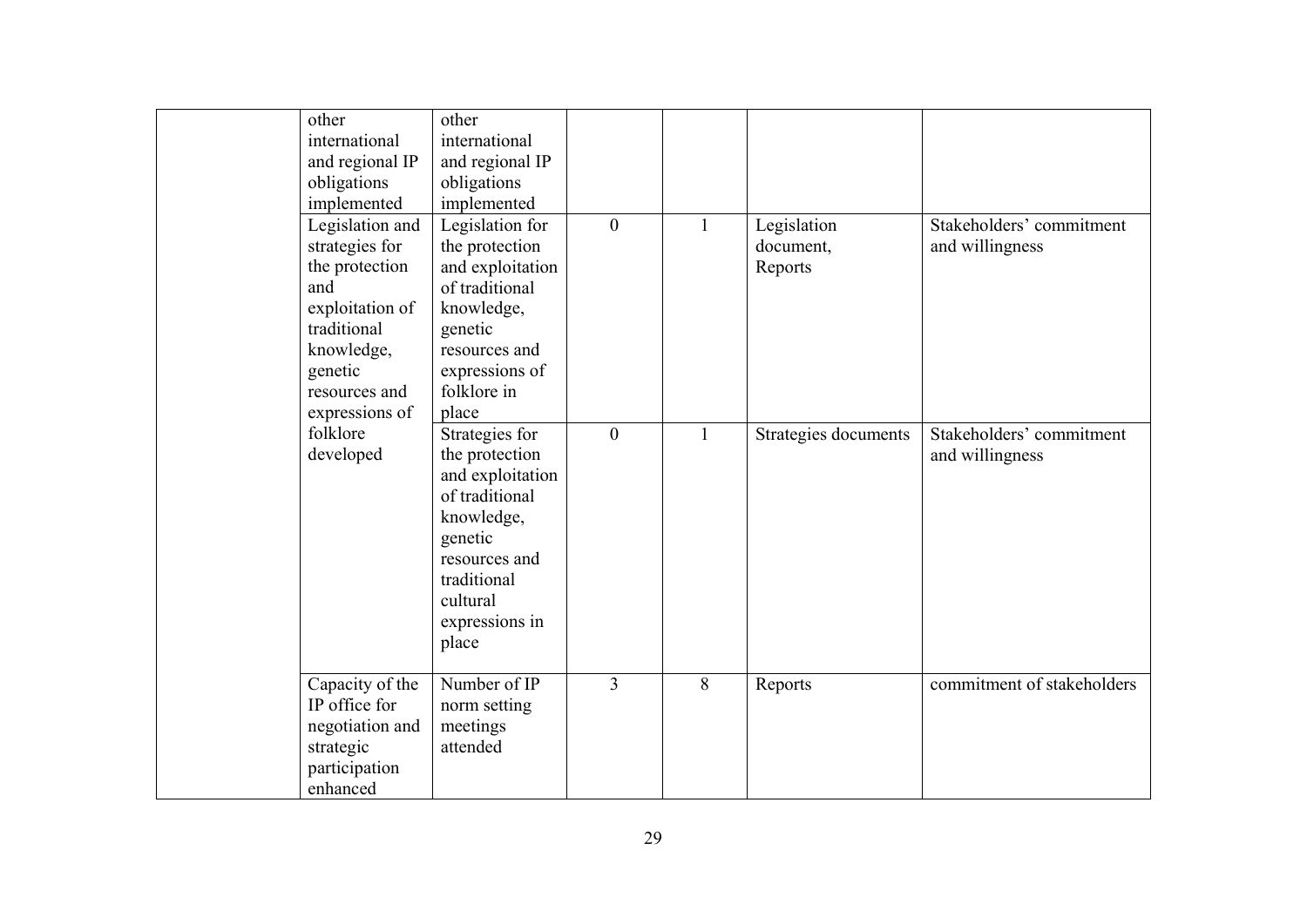| Inter-         | Inter-ministerial |  | Minutes of the | commitment of MDAs |
|----------------|-------------------|--|----------------|--------------------|
| ministerial    | steering          |  | meetings       |                    |
| steering       | committee on      |  |                |                    |
| committee on   | IP in place       |  |                |                    |
| IP established |                   |  |                |                    |

## **POLICY PRIORITY AREA 5: IP Awareness Creation and Capacity Building**

**Outcome:** Increased awareness about IPRs among the general public, policy makers, potential users such as creators, innovators and artists, entrepreneurs, the industry academic and research and development institutions.

| <b>Policy Statement 1:</b> raise the profile of IP as a tool for national development by building IP awareness and capacity for IP: |  |
|-------------------------------------------------------------------------------------------------------------------------------------|--|
|                                                                                                                                     |  |

| Objective (s)                                                    | <b>Output</b> (s)                                                              | Performance<br>Indicator(s)                                                                | <b>Baseline</b> | <b>Target</b> | Source of<br><b>Verification</b>                 | <b>Assumptions/Risks</b>                  |
|------------------------------------------------------------------|--------------------------------------------------------------------------------|--------------------------------------------------------------------------------------------|-----------------|---------------|--------------------------------------------------|-------------------------------------------|
| To create<br>awareness<br>about the role<br>of the IP<br>system. | National slogan '<br>Innovate in Malawi'<br>developed and<br>promoted          | Create and<br>Innovate' slogan<br>in place and<br>linked to 'Buy<br>Malawian'<br>Strategy' | $\overline{0}$  |               | 'Innovate in<br>Malawi'<br>promotion,<br>reports | willingness/commitment of<br>stakeholders |
|                                                                  | National IP awareness<br>and outreach strategy<br>developed and<br>implemented | National IP<br>awareness and<br>outreach strategy<br>in place                              | $\theta$        |               | Strategy<br>documents,<br>reports                | willingness/commitment of<br>stakeholders |
|                                                                  | IP in school curricula                                                         | Number of<br>education                                                                     | $\theta$        | 10            | Education<br>institutions                        | willingness/commitment of                 |